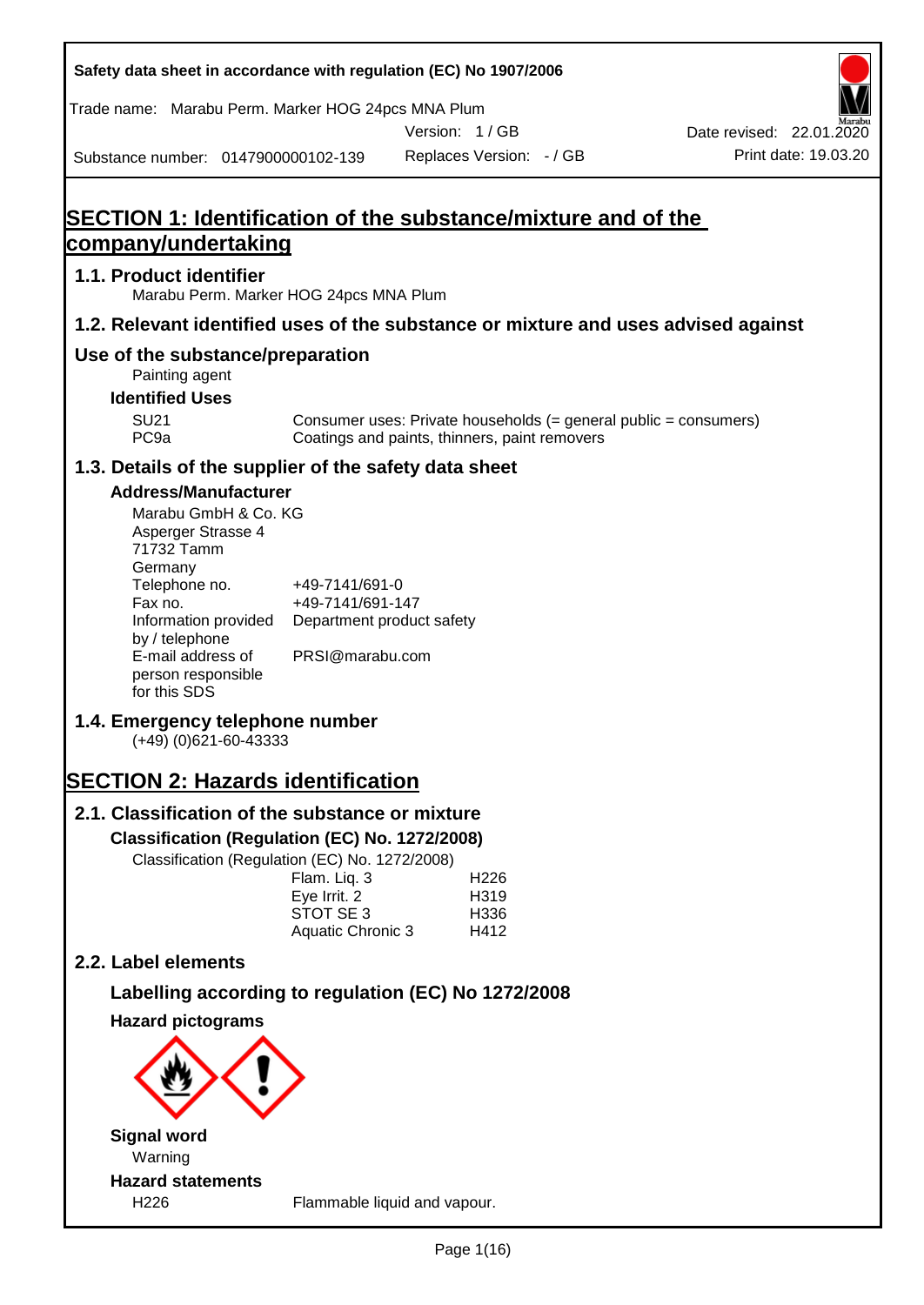| Safety data sheet in accordance with regulation (EC) No 1907/2006 |                                                       |               |                          |                          |                                                                                  |
|-------------------------------------------------------------------|-------------------------------------------------------|---------------|--------------------------|--------------------------|----------------------------------------------------------------------------------|
| Trade name: Marabu Perm. Marker HOG 24pcs MNA Plum                |                                                       |               |                          |                          |                                                                                  |
|                                                                   |                                                       | Version: 1/GB |                          |                          | Date revised: 22.01.2020                                                         |
| Substance number: 0147900000102-139                               |                                                       |               |                          | Replaces Version: - / GB | Print date: 19.03.20                                                             |
| H319                                                              | Causes serious eye irritation.                        |               |                          |                          |                                                                                  |
| H336                                                              | May cause drowsiness or dizziness.                    |               |                          |                          |                                                                                  |
| H412                                                              | Harmful to aquatic life with long lasting effects.    |               |                          |                          |                                                                                  |
| <b>Precautionary statements</b>                                   |                                                       |               |                          |                          |                                                                                  |
| P <sub>101</sub>                                                  |                                                       |               |                          |                          | If medical advice is needed, have product container or label at hand.            |
| P <sub>102</sub>                                                  | Keep out of reach of children.                        |               |                          |                          |                                                                                  |
| P210                                                              | sources. No smoking.                                  |               |                          |                          | Keep away from heat, hot surfaces, sparks, open flames and other ignition        |
| P264.1                                                            | Wash hands thoroughly after handling.                 |               |                          |                          |                                                                                  |
| P271                                                              | Use only outdoors or in a well-ventilated area.       |               |                          |                          |                                                                                  |
| P280                                                              |                                                       |               |                          |                          | Wear protective gloves / protective clothing / eye protection / face protection. |
| P305+P351+P338                                                    | lenses, if present and easy to do. Continue rinsing.  |               |                          |                          | IF IN EYES: Rinse cautiously with water for several minutes. Remove contact      |
| P405                                                              | Store locked up.                                      |               |                          |                          |                                                                                  |
| P501.9                                                            | Dispose of contents / container as problematic waste. |               |                          |                          |                                                                                  |
|                                                                   |                                                       |               |                          |                          | Hazardous component(s) to be indicated on label (Regulation (EC) No. 1272/2008)  |
| contains                                                          | 1-Methoxy-2-propanol                                  |               |                          |                          |                                                                                  |
| 2.3. Other hazards<br>No special hazards have to be mentioned.    |                                                       |               |                          |                          |                                                                                  |
|                                                                   |                                                       |               |                          |                          |                                                                                  |
| <b>SECTION 3: Composition/information on ingredients</b>          |                                                       |               |                          |                          |                                                                                  |
| 3.2. Mixtures                                                     |                                                       |               |                          |                          |                                                                                  |
| <b>Hazardous ingredients</b>                                      |                                                       |               |                          |                          |                                                                                  |
| <b>Ethanol</b>                                                    |                                                       |               |                          |                          |                                                                                  |
| CAS No.                                                           | 64-17-5                                               |               |                          |                          |                                                                                  |
| EINECS no.                                                        | 200-578-6                                             |               |                          |                          |                                                                                  |
| Registration no.                                                  | 01-2119457610-43                                      |               |                          |                          |                                                                                  |
| Concentration                                                     | $>=$ 25                                               |               | $\epsilon$               | 50                       | %                                                                                |
| Classification (Regulation (EC) No. 1272/2008)                    |                                                       |               |                          |                          |                                                                                  |
|                                                                   | Flam. Liq. 2                                          |               | H <sub>225</sub>         |                          |                                                                                  |
|                                                                   | Eye Irrit. 2                                          |               | H319                     |                          |                                                                                  |
| Concentration limits (Regulation (EC) No. 1272/2008)              |                                                       |               |                          |                          |                                                                                  |
|                                                                   | Eye Irrit. 2                                          | H319          | $>= 50 \%$               |                          |                                                                                  |
| 1-Methoxy-2-propanol                                              |                                                       |               |                          |                          |                                                                                  |
| CAS No.                                                           | 107-98-2                                              |               |                          |                          |                                                                                  |
| EINECS no.                                                        | 203-539-1                                             |               |                          |                          |                                                                                  |
| Registration no.<br>Concentration                                 | 01-2119457435-35                                      |               |                          |                          | %                                                                                |
|                                                                   | $=$                                                   | 25            | $\overline{\phantom{0}}$ | 50                       |                                                                                  |
| Classification (Regulation (EC) No. 1272/2008)                    |                                                       |               |                          |                          |                                                                                  |
|                                                                   | STOT SE 3                                             |               | H336                     |                          |                                                                                  |
|                                                                   | Flam. Liq. 3                                          |               | H <sub>226</sub>         |                          |                                                                                  |
|                                                                   |                                                       |               |                          |                          |                                                                                  |
| <b>Benzyl alcohol</b>                                             |                                                       |               |                          |                          |                                                                                  |
| CAS No.                                                           | 100-51-6                                              |               |                          |                          |                                                                                  |
| EINECS no.                                                        | 202-859-9                                             |               |                          |                          |                                                                                  |
| Registration no.                                                  | 01-2119492630-38                                      |               |                          |                          |                                                                                  |
| Concentration                                                     | $>=$                                                  | 1             | $\lt$                    | 10                       | $\%$                                                                             |
|                                                                   |                                                       |               |                          |                          |                                                                                  |
| Classification (Regulation (EC) No. 1272/2008)                    |                                                       |               |                          |                          |                                                                                  |
|                                                                   | Acute Tox. 4                                          |               | H332                     |                          |                                                                                  |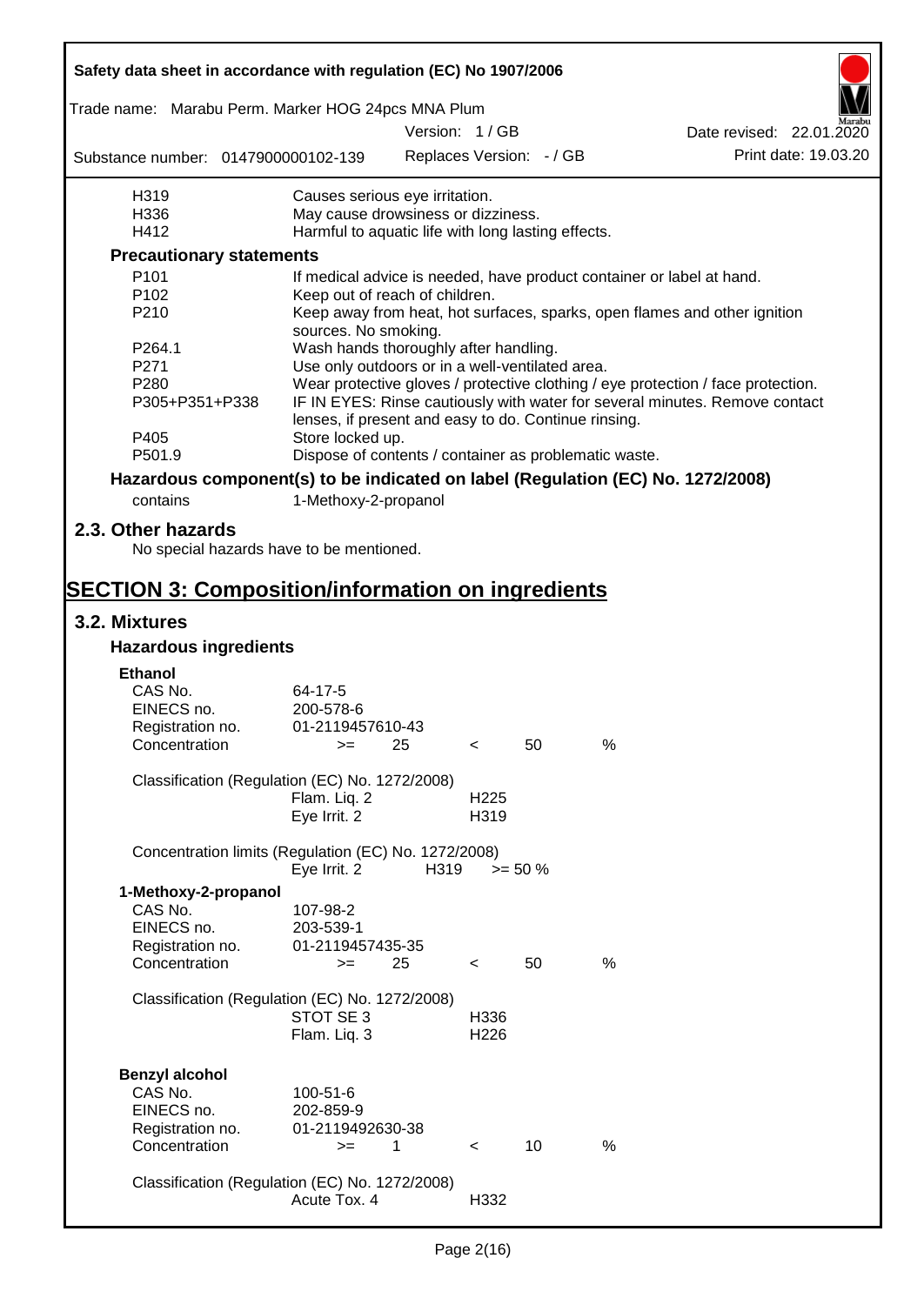|                                        | Safety data sheet in accordance with regulation (EC) No 1907/2006<br>Trade name: Marabu Perm. Marker HOG 24pcs MNA Plum |               |                                   |    |      |                          |                      |
|----------------------------------------|-------------------------------------------------------------------------------------------------------------------------|---------------|-----------------------------------|----|------|--------------------------|----------------------|
|                                        |                                                                                                                         | Version: 1/GB |                                   |    |      | Date revised: 22.01.2020 | Aarabu               |
|                                        | Substance number: 0147900000102-139                                                                                     |               | Replaces Version: -/ GB           |    |      |                          | Print date: 19.03.20 |
|                                        | Acute Tox, 4                                                                                                            |               | H302                              |    |      |                          |                      |
|                                        | Eye Irrit. 2                                                                                                            |               | H319                              |    |      |                          |                      |
| CAS No.<br>EINECS no.<br>Concentration | 3',6'-bis(diethylamino)spiro[isobenzofuran-1(3H),9'-[9H]xanthene]-3-one<br>509-34-2<br>208-096-8<br>$>=$                | 2,5           | $\lt$                             | 10 | $\%$ |                          |                      |
|                                        | Classification (Regulation (EC) No. 1272/2008)<br>Acute Tox. 4<br>Eye Irrit. 2<br>Aquatic Chronic 2                     |               | H302<br>H <sub>3</sub> 19<br>H411 |    |      |                          |                      |

## **SECTION 4: First aid measures**

## **4.1. Description of first aid measures**

#### **General information**

In all cases of doubt, or when symptoms persist, seek medical attention. Never give anything by mouth to an unconscious person. If unconscious place in recovery position and seek medical advice.

#### **After inhalation**

Remove to fresh air, keep patient warm and at rest. If breathing is irregular or stopped, administer artificial respiration.

#### **After skin contact**

Remove contaminated clothing. Wash skin thoroughly with soap and water or use recognised skin cleanser. Do NOT use solvents or thinners.

#### **After eye contact**

Remove contact lenses, irrigate copiously with clean, fresh water, holding the eyelids apart for at least 10 minutes and seek immediate medical advice.

#### **After ingestion**

If accidentally swallowed rinse the mouth with plenty of water (only if the person is conscious) and obtain immediate medical attention. Keep at rest. Do NOT induce vomiting.

## **4.2. Most important symptoms and effects, both acute and delayed**

Until now no symptoms known so far.

## **4.3. Indication of any immediate medical attention and special treatment needed**

## **Hints for the physician / treatment**

Treat symptomatically

## **SECTION 5: Firefighting measures**

## **5.1. Extinguishing media**

## **Suitable extinguishing media**

Recommended: alcohol resistant foam, CO2, powders, water spray/mist, Not be used for safety reasons: water *iet* 

## **5.2. Special hazards arising from the substance or mixture**

In the event of fire the following can be released: Carbon monoxide (CO); Carbon dioxide (CO2); dense black smoke; Nitrogen oxides (NOx); Sulphur oxides; Hydrogen chloride (HCl)

## **5.3. Advice for firefighters**

## **Special protective equipment for fire-fighting**

Cool closed containers exposed to fire with water. Do not allow run-off from fire fighting to enter drains or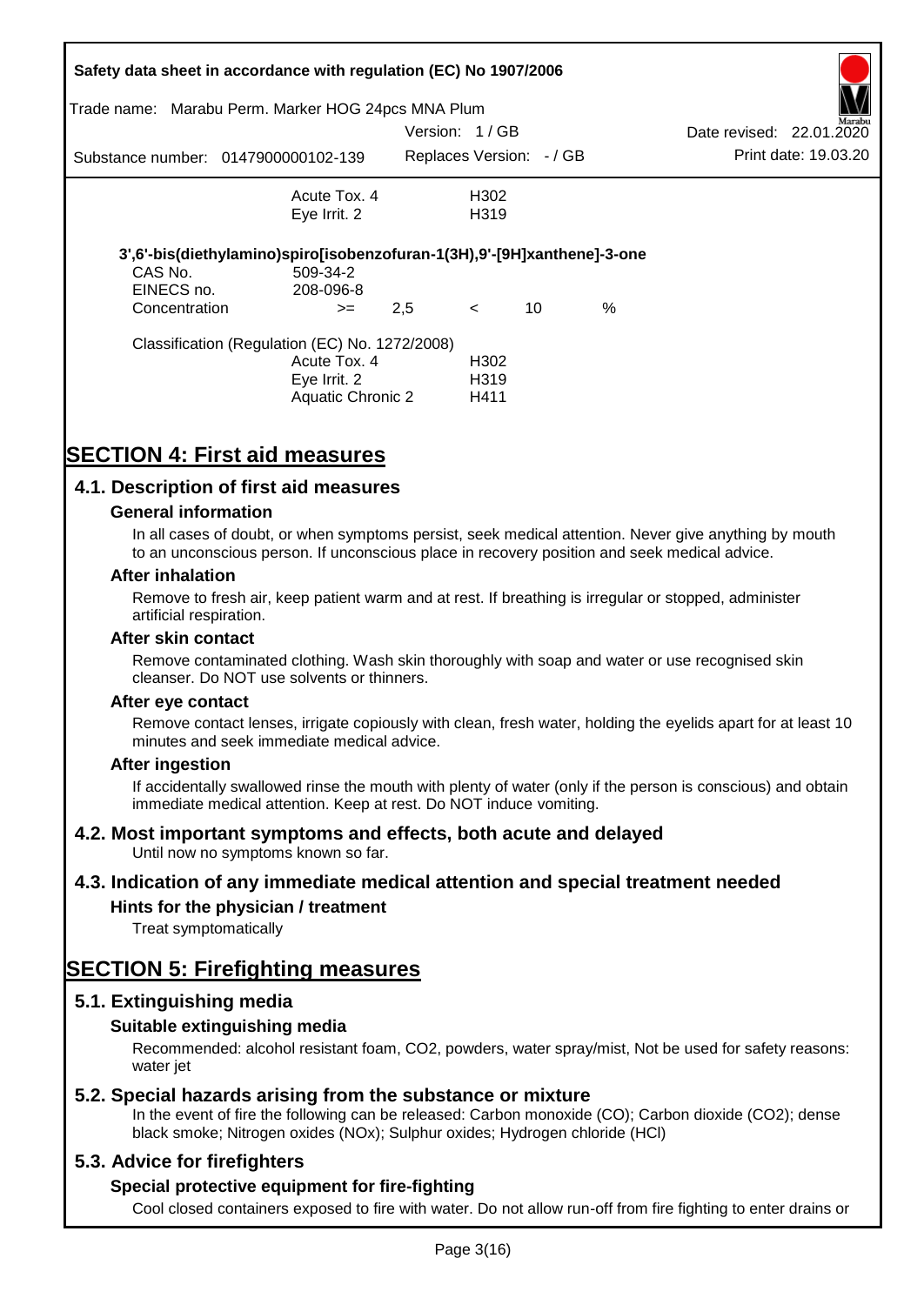## **Safety data sheet in accordance with regulation (EC) No 1907/2006**

Trade name: Marabu Perm. Marker HOG 24pcs MNA Plum

Version: 1 / GB

Date revised: 22.01.

Substance number: 0147900000102-139

Replaces Version: - / GB Print date: 19.03.20

water courses.

## **SECTION 6: Accidental release measures**

## **6.1. Personal precautions, protective equipment and emergency procedures**

Exclude sources of ignition and ventilate the area. Avoid breathing vapours. Refer to protective measures listed in Sections 7 and 8.

## **6.2. Environmental precautions**

Do not allow to enter drains or waterways. If the product contaminates lakes, rivers or sewage, inform appropriate authorities in accordance with local regulations.

#### **6.3. Methods and material for containment and cleaning up**

Contain and collect spillage with non-combustible absorbent materials, e.g. sand, earth, vermiculite, diatomaceous earth and place in container for disposal according to local regulations (see section 13). Clean preferably with a detergent - avoid use of solvents.

#### **6.4. Reference to other sections**

Information regarding Safe handling, see Section 7. Information regarding personal protective measures, see Section 8. Information regarding waste disposal, see Section 13.

## **SECTION 7: Handling and storage**

## **7.1. Precautions for safe handling**

#### **Advice on safe handling**

Prevent the creation of flammable or explosive concentrations of vapour in air and avoid vapour concentration higher than the occupational exposure limits. In addition, the product should only be used in areas from which all naked lights and other sources of ignition have been excluded. Electrical equipment should be protected to the appropriate standard. Mixture may charge electrostatically: always use earthing leads when transferring from one container to another. Operators should wear anti-static footwear and clothing and floors should be of the conducting type. Isolate from sources of heat, sparks and open flame. No sparking tools should be used. Avoid skin and eye contact. Avoid the inhalation of particulates and spray mist arising from the application of this mixture. Smoking, eating and drinking shall be prohibited in application area. For personal protection see Section 8. Never use pressure to empty: container is not a pressure vessel. Always keep in containers of same material as the original one. Comply with the health and safety at work laws. Do not allow to enter drains or water courses.

#### **Advice on protection against fire and explosion**

Vapours are heavier than air and may spread along floors. Vapours may form explosive mixtures with air.

#### **Classification of fires / temperature class / Ignition group / Dust explosion class**

| Classification of fires | B (Combustible liquid substances) |
|-------------------------|-----------------------------------|
| Temperature class       | T3                                |

## **7.2. Conditions for safe storage, including any incompatibilities**

#### **Requirements for storage rooms and vessels**

Electrical installations/working materials must comply with the local applied technological safety standards. Storage rooms in which filling operations take place must have a conducting floor. Store in accordance with national regulation

#### **Hints on storage assembly**

Store away from oxidising agents, from strongly alkaline and strongly acid materials.

### **Further information on storage conditions**

Observe label precautions. Store between 15 and 30 °C in a dry, well ventilated place away from sources of heat and direct sunlight. Keep container tightly closed. Keep away from sources of ignition. No smoking. Prevent unauthorised access. Containers which are opened must be carefully resealed and kept upright to prevent leakage.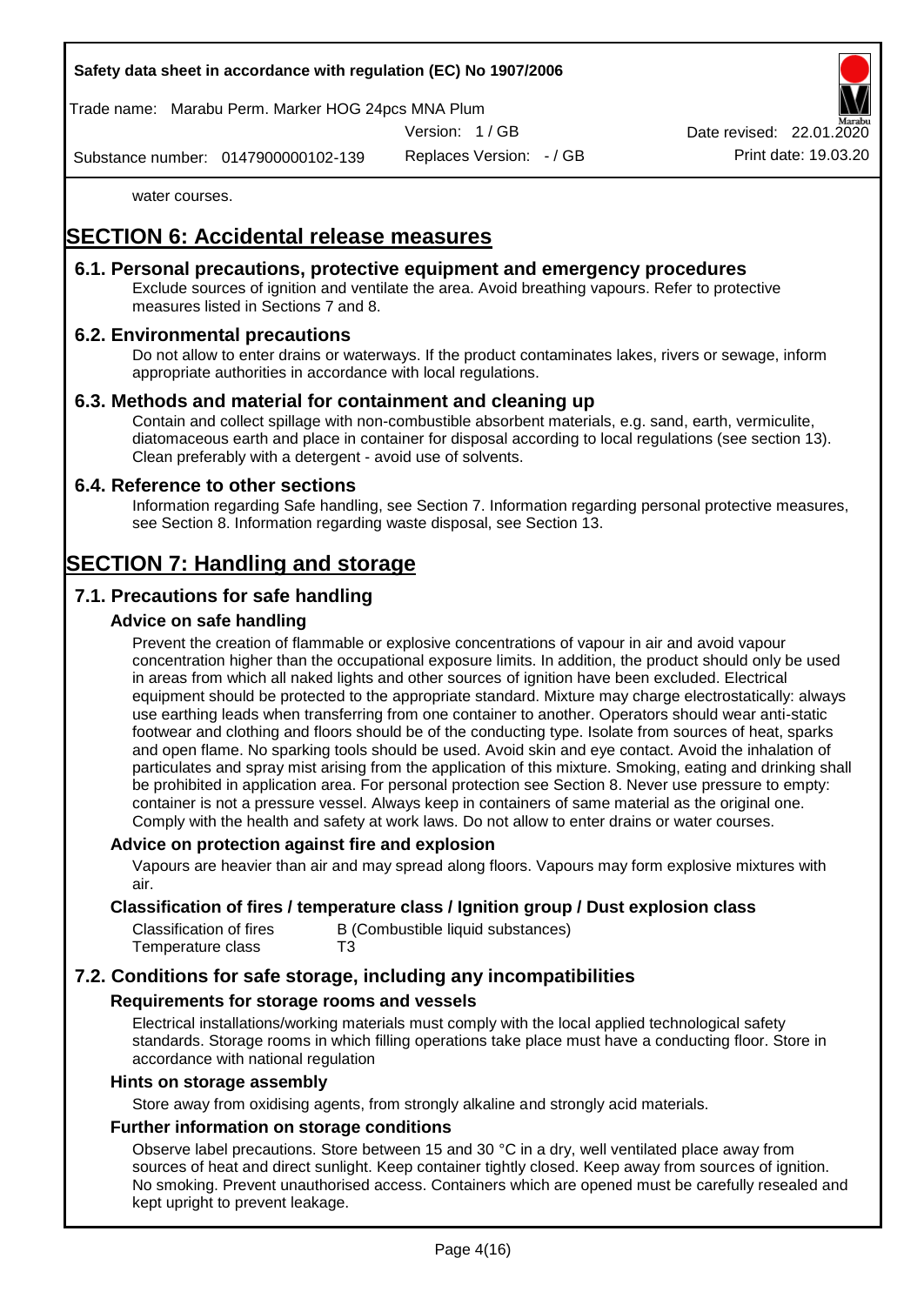| Safety data sheet in accordance with regulation (EC) No 1907/2006                                     |                      |                                          |      |                   |                          |
|-------------------------------------------------------------------------------------------------------|----------------------|------------------------------------------|------|-------------------|--------------------------|
| Trade name: Marabu Perm. Marker HOG 24pcs MNA Plum                                                    |                      | Version: 1/GB                            |      |                   | Date revised: 22.01.2020 |
| Substance number: 0147900000102-139                                                                   |                      | Replaces Version: - / GB                 |      |                   | Print date: 19.03.20     |
| 7.3. Specific end use(s)<br>Painting agent<br><b>SECTION 8: Exposure controls/personal protection</b> |                      |                                          |      |                   |                          |
| 8.1. Control parameters                                                                               |                      |                                          |      |                   |                          |
| <b>Exposure limit values</b>                                                                          |                      |                                          |      |                   |                          |
| <b>Ethanol</b>                                                                                        |                      |                                          |      |                   |                          |
| List                                                                                                  | EH40                 |                                          |      |                   |                          |
| <b>Type</b>                                                                                           | <b>WEL</b>           |                                          |      |                   |                          |
| Value                                                                                                 | 1920                 | mg/m <sup>3</sup>                        | 1000 | ppm(V)            |                          |
| <b>Status: 2011</b>                                                                                   |                      |                                          |      |                   |                          |
| 1-Methoxy-2-propanol                                                                                  |                      |                                          |      |                   |                          |
| List                                                                                                  | EH40                 |                                          |      |                   |                          |
| <b>Type</b>                                                                                           | <b>WEL</b>           |                                          |      |                   |                          |
| Value                                                                                                 | 375                  | mg/m <sup>3</sup>                        | 100  | ppm(V)            |                          |
| Short term exposure limit<br>Skin resorption / sensibilisation: Sk;                                   | 560                  | mg/m <sup>3</sup><br><b>Status: 2011</b> | 150  | ppm(V)            |                          |
|                                                                                                       |                      |                                          |      |                   |                          |
| <b>Derived No/Minimal Effect Levels (DNEL/DMEL)</b>                                                   |                      |                                          |      |                   |                          |
| <b>Ethanol</b>                                                                                        |                      |                                          |      |                   |                          |
| Type of value                                                                                         |                      | Derived No Effect Level (DNEL)           |      |                   |                          |
| Reference group<br>Duration of exposure                                                               | Worker<br>Long term  |                                          |      |                   |                          |
| Route of exposure                                                                                     | inhalative           |                                          |      |                   |                          |
| Mode of action                                                                                        |                      | Systemic effects                         |      |                   |                          |
| Concentration                                                                                         |                      | 950                                      |      | mg/m <sup>3</sup> |                          |
|                                                                                                       |                      |                                          |      |                   |                          |
| Type of value                                                                                         |                      | Derived No Effect Level (DNEL)           |      |                   |                          |
| Reference group                                                                                       | Worker<br>Short term |                                          |      |                   |                          |
| Duration of exposure<br>Route of exposure                                                             | inhalative           |                                          |      |                   |                          |
| Mode of action                                                                                        |                      | Local effects                            |      |                   |                          |
| Concentration                                                                                         |                      | 1900                                     |      | mg/m <sup>3</sup> |                          |
|                                                                                                       |                      |                                          |      |                   |                          |
| Type of value                                                                                         |                      | Derived No Effect Level (DNEL)           |      |                   |                          |
| Reference group                                                                                       | Worker               |                                          |      |                   |                          |
| Duration of exposure                                                                                  | Long term            |                                          |      |                   |                          |
| Route of exposure<br>Mode of action                                                                   | dermal               |                                          |      |                   |                          |
| Concentration                                                                                         |                      | Systemic effects<br>343                  |      | mg/kg/d           |                          |
|                                                                                                       |                      |                                          |      |                   |                          |
| Type of value                                                                                         |                      | Derived No Effect Level (DNEL)           |      |                   |                          |
| Reference group                                                                                       | Consumer             |                                          |      |                   |                          |
| Duration of exposure                                                                                  | Long term            |                                          |      |                   |                          |
| Route of exposure                                                                                     | inhalative           |                                          |      |                   |                          |
| Mode of action                                                                                        |                      | Systemic effects                         |      |                   |                          |
| Concentration                                                                                         |                      | 114                                      |      | mg/m <sup>3</sup> |                          |
| Type of value                                                                                         |                      | Derived No Effect Level (DNEL)           |      |                   |                          |
| Reference group                                                                                       | Consumer             |                                          |      |                   |                          |
| Duration of exposure                                                                                  | Short term           |                                          |      |                   |                          |
| Route of exposure                                                                                     | inhalative           |                                          |      |                   |                          |
| Mode of action                                                                                        |                      | Local effects                            |      |                   |                          |
| Concentration                                                                                         |                      | 950                                      |      | mg/m <sup>3</sup> |                          |

 $\mathsf{r}$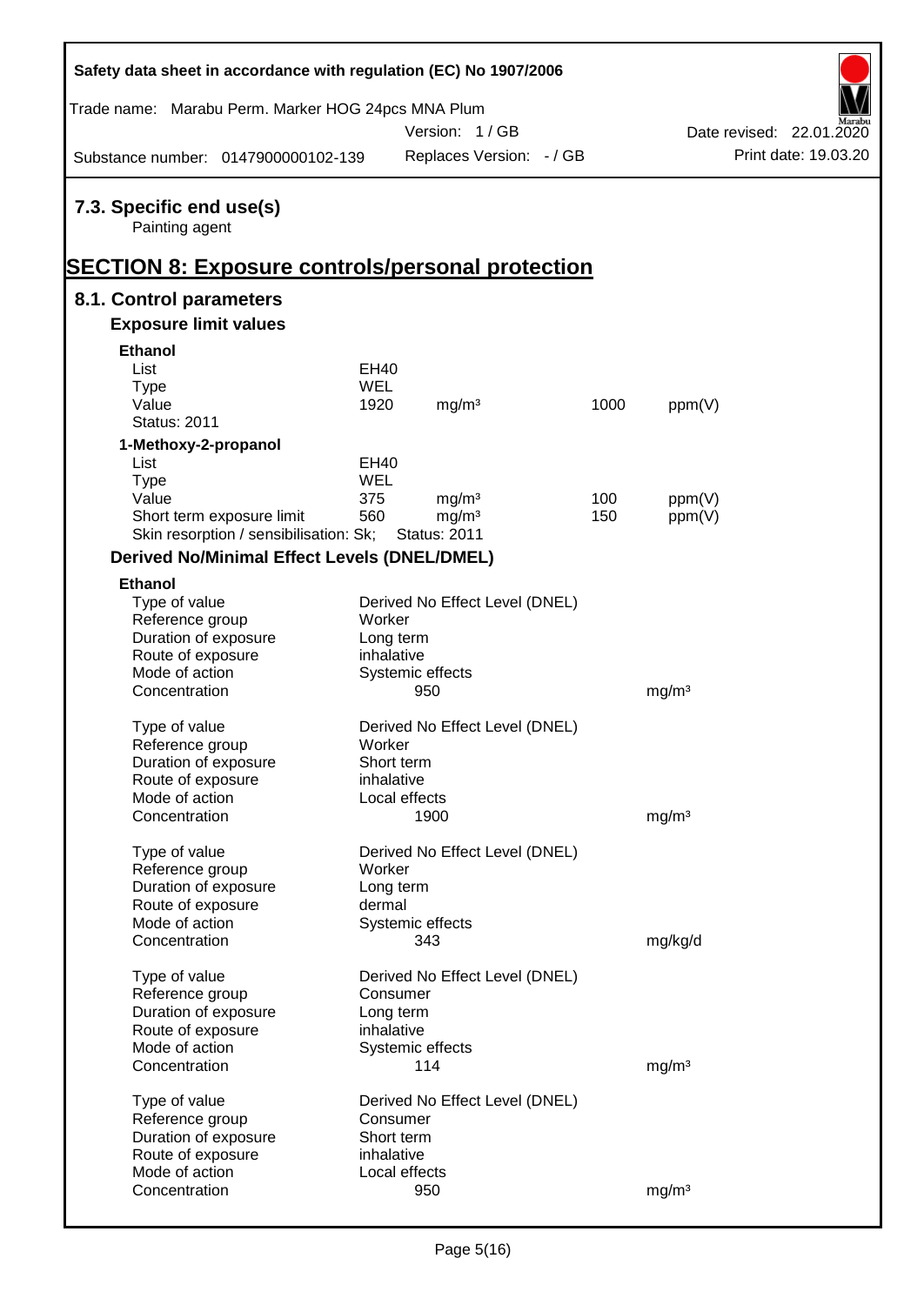| Safety data sheet in accordance with regulation (EC) No 1907/2006 |                                |                          |  |  |  |  |  |  |
|-------------------------------------------------------------------|--------------------------------|--------------------------|--|--|--|--|--|--|
| Trade name: Marabu Perm. Marker HOG 24pcs MNA Plum                |                                |                          |  |  |  |  |  |  |
|                                                                   | Version: 1/GB                  | Date revised: 22.01.2020 |  |  |  |  |  |  |
| Substance number: 0147900000102-139                               | Replaces Version: - / GB       | Print date: 19.03.20     |  |  |  |  |  |  |
| Type of value                                                     | Derived No Effect Level (DNEL) |                          |  |  |  |  |  |  |
| Reference group                                                   | Consumer                       |                          |  |  |  |  |  |  |
| Duration of exposure                                              | Long term                      |                          |  |  |  |  |  |  |
| Route of exposure                                                 | dermal                         |                          |  |  |  |  |  |  |
| Mode of action                                                    | Systemic effects               |                          |  |  |  |  |  |  |
| Concentration                                                     | 206                            | mg/kg/d                  |  |  |  |  |  |  |
| Type of value                                                     | Derived No Effect Level (DNEL) |                          |  |  |  |  |  |  |
| Reference group                                                   | Consumer                       |                          |  |  |  |  |  |  |
| Duration of exposure                                              | Long term                      |                          |  |  |  |  |  |  |
| Route of exposure                                                 | oral                           |                          |  |  |  |  |  |  |
| Mode of action                                                    | Systemic effects               |                          |  |  |  |  |  |  |
| Concentration                                                     | 87                             | mg/kg/d                  |  |  |  |  |  |  |
| 1-Methoxy-2-propanol                                              |                                |                          |  |  |  |  |  |  |
| Type of value                                                     | Derived No Effect Level (DNEL) |                          |  |  |  |  |  |  |
| Reference group                                                   | Worker                         |                          |  |  |  |  |  |  |
| Duration of exposure                                              | Acute                          |                          |  |  |  |  |  |  |
| Route of exposure                                                 | inhalative                     |                          |  |  |  |  |  |  |
| Mode of action                                                    | Local effects                  |                          |  |  |  |  |  |  |
| Concentration                                                     | 553,5                          | mg/m <sup>3</sup>        |  |  |  |  |  |  |
|                                                                   |                                |                          |  |  |  |  |  |  |
| Type of value                                                     | Derived No Effect Level (DNEL) |                          |  |  |  |  |  |  |
| Reference group                                                   | Worker                         |                          |  |  |  |  |  |  |
| Duration of exposure                                              | Long term                      |                          |  |  |  |  |  |  |
| Route of exposure                                                 | dermal                         |                          |  |  |  |  |  |  |
| Mode of action                                                    | Systemic effects               |                          |  |  |  |  |  |  |
| Concentration                                                     | 50,6                           | mg/person/               |  |  |  |  |  |  |
|                                                                   |                                | d                        |  |  |  |  |  |  |
| Type of value                                                     | Derived No Effect Level (DNEL) |                          |  |  |  |  |  |  |
| Reference group                                                   | Worker                         |                          |  |  |  |  |  |  |
| Duration of exposure                                              | Long term                      |                          |  |  |  |  |  |  |
| Route of exposure                                                 | inhalative                     |                          |  |  |  |  |  |  |
| Mode of action                                                    | Systemic effects               |                          |  |  |  |  |  |  |
| Concentration                                                     | 369                            | mg/m <sup>3</sup>        |  |  |  |  |  |  |
| Type of value                                                     | Derived No Effect Level (DNEL) |                          |  |  |  |  |  |  |
| Reference group                                                   | <b>General Population</b>      |                          |  |  |  |  |  |  |
| Duration of exposure                                              | Long term                      |                          |  |  |  |  |  |  |
| Route of exposure                                                 | dermal                         |                          |  |  |  |  |  |  |
| Mode of action                                                    | Systemic effects               |                          |  |  |  |  |  |  |
| Concentration                                                     | 18,1                           | mg/kg                    |  |  |  |  |  |  |
|                                                                   |                                |                          |  |  |  |  |  |  |
| Type of value                                                     | Derived No Effect Level (DNEL) |                          |  |  |  |  |  |  |
| Reference group                                                   | <b>General Population</b>      |                          |  |  |  |  |  |  |
| Duration of exposure                                              | Long term                      |                          |  |  |  |  |  |  |
| Route of exposure<br>Mode of action                               | inhalative                     |                          |  |  |  |  |  |  |
| Concentration                                                     | Systemic effects<br>43,9       | mg/m <sup>3</sup>        |  |  |  |  |  |  |
|                                                                   |                                |                          |  |  |  |  |  |  |
| Type of value                                                     | Derived No Effect Level (DNEL) |                          |  |  |  |  |  |  |
| Reference group                                                   | <b>General Population</b>      |                          |  |  |  |  |  |  |
| Duration of exposure                                              | Long term                      |                          |  |  |  |  |  |  |
| Route of exposure                                                 | oral                           |                          |  |  |  |  |  |  |
| Mode of action                                                    | Systemic effects               |                          |  |  |  |  |  |  |
| Concentration                                                     | 3,3                            | mg/kg/d                  |  |  |  |  |  |  |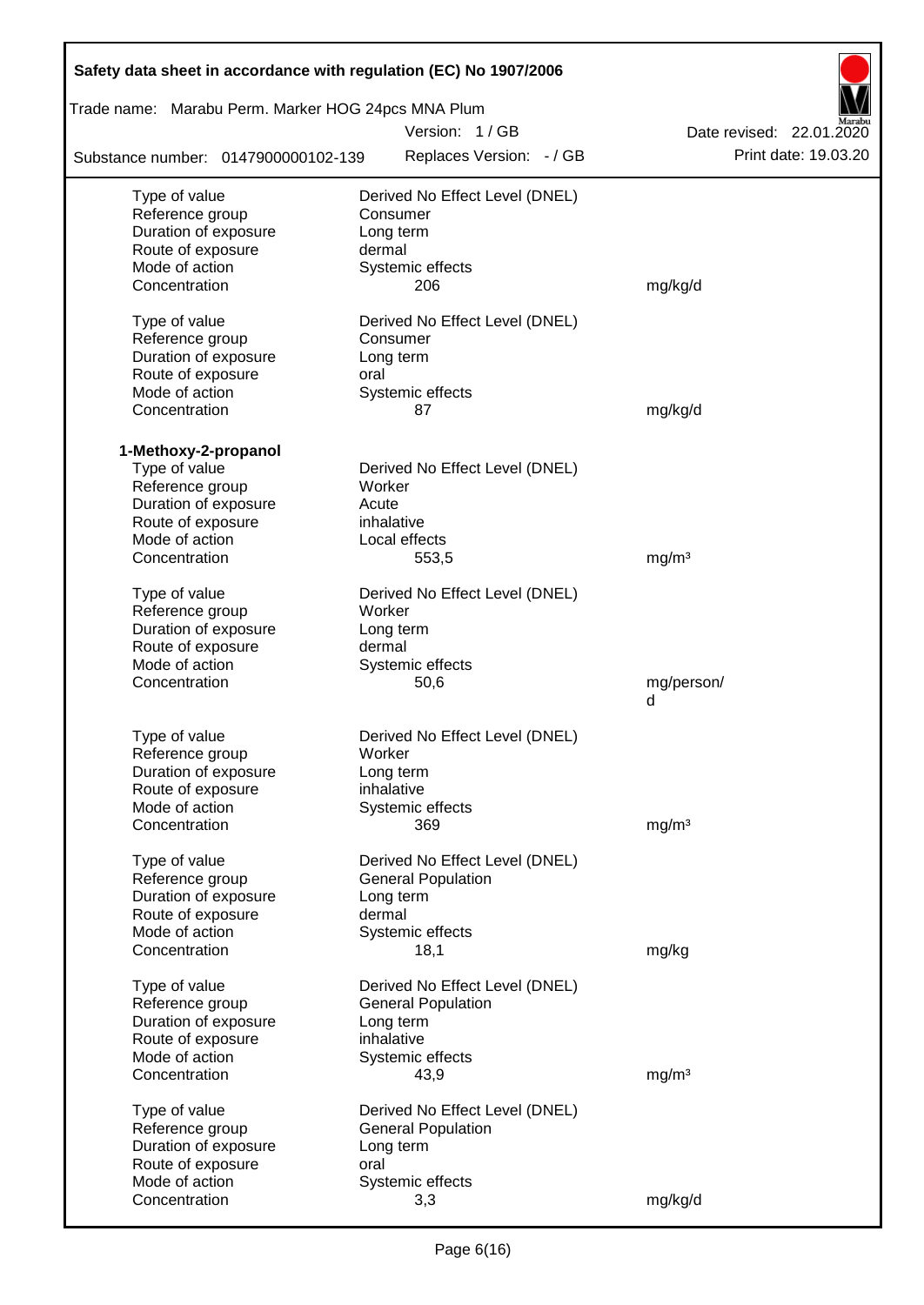|  | Safety data sheet in accordance with regulation (EC) No 1907/2006 |  |
|--|-------------------------------------------------------------------|--|
|--|-------------------------------------------------------------------|--|

## Trade name: Marabu Perm. Marker HOG 24pcs MNA Plum

Version: 1 / GB

Replaces Version: - / GB Print date: 19.03.20 Date revised: 22.01.2020

Substance number: 0147900000102-139

| <b>Benzyl alcohol</b>               |                                |                   |
|-------------------------------------|--------------------------------|-------------------|
| Type of value                       | Derived No Effect Level (DNEL) |                   |
| Reference group                     | Worker                         |                   |
| Duration of exposure                | Long term                      |                   |
| Route of exposure                   | inhalative                     |                   |
| Mode of action                      | Systemic effects               |                   |
| Concentration                       | 22                             | mg/m <sup>3</sup> |
|                                     |                                |                   |
| Type of value                       | Derived No Effect Level (DNEL) |                   |
| Reference group                     | Worker                         |                   |
| Duration of exposure                | Short term                     |                   |
| Route of exposure                   | inhalative                     |                   |
| Mode of action                      | Systemic effects               |                   |
| Concentration                       | 110                            | mg/m <sup>3</sup> |
|                                     |                                |                   |
| Type of value                       | Derived No Effect Level (DNEL) |                   |
| Reference group                     | Worker                         |                   |
| Duration of exposure                | Long term                      |                   |
| Route of exposure                   | dermal                         |                   |
| Mode of action                      | Systemic effects               |                   |
| Concentration                       | 8                              | mg/kg/d           |
|                                     |                                |                   |
| Type of value                       | Derived No Effect Level (DNEL) |                   |
| Reference group                     | Worker                         |                   |
| Duration of exposure                | Short term                     |                   |
| Route of exposure                   | dermal                         |                   |
| Mode of action                      | Systemic effects               |                   |
| Concentration                       | 40                             | mg/kg/d           |
|                                     |                                |                   |
| Type of value                       | Derived No Effect Level (DNEL) |                   |
| Reference group                     | Consumer                       |                   |
| Duration of exposure                | Long term                      |                   |
| Route of exposure                   | inhalative                     |                   |
| Mode of action                      | Systemic effects               |                   |
| Concentration                       | 5,4                            | mg/m <sup>3</sup> |
|                                     |                                |                   |
| Type of value                       | Derived No Effect Level (DNEL) |                   |
| Reference group                     | Consumer                       |                   |
| Duration of exposure                | Short term                     |                   |
| Route of exposure                   | inhalative                     |                   |
| Mode of action                      | Systemic effects               |                   |
| Concentration                       | 27                             | mg/m <sup>3</sup> |
| Type of value                       | Derived No Effect Level (DNEL) |                   |
| Reference group                     | Consumer                       |                   |
| Duration of exposure                | Long term                      |                   |
|                                     | dermal                         |                   |
| Route of exposure<br>Mode of action |                                |                   |
|                                     | Systemic effects               |                   |
| Concentration                       | 4                              | mg/kg/d           |
| Type of value                       | Derived No Effect Level (DNEL) |                   |
| Reference group                     | Consumer                       |                   |
| Duration of exposure                | Short term                     |                   |
| Route of exposure                   | dermal                         |                   |
| Mode of action                      | Systemic effects               |                   |
| Concentration                       | 20                             | mg/kg/d           |
|                                     |                                |                   |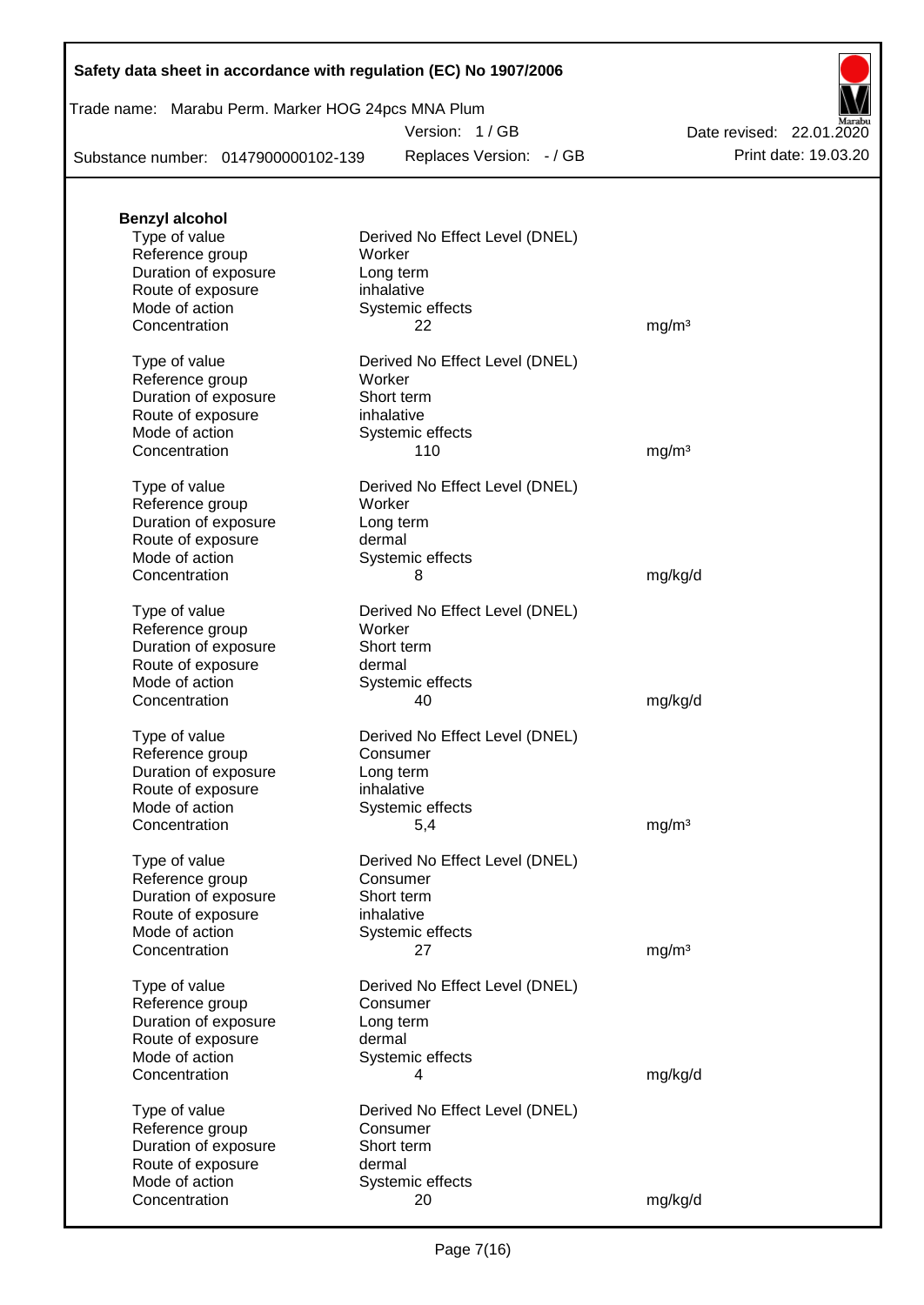| Safety data sheet in accordance with regulation (EC) No 1907/2006 |             |                                |                          |
|-------------------------------------------------------------------|-------------|--------------------------------|--------------------------|
| Trade name: Marabu Perm. Marker HOG 24pcs MNA Plum                |             |                                |                          |
|                                                                   |             | Version: 1/GB                  | Date revised: 22.01.2020 |
| Substance number: 0147900000102-139                               |             | Replaces Version: - / GB       | Print date: 19.03.20     |
| Type of value                                                     |             | Derived No Effect Level (DNEL) |                          |
| Reference group                                                   |             | Consumer                       |                          |
| Duration of exposure                                              |             | Long term                      |                          |
| Route of exposure                                                 | oral        |                                |                          |
| Mode of action                                                    |             | Systemic effects               |                          |
| Concentration                                                     |             | 4                              | mg/kg/d                  |
| Type of value                                                     |             | Derived No Effect Level (DNEL) |                          |
| Reference group                                                   |             | Consumer                       |                          |
| Duration of exposure                                              |             | Short term                     |                          |
| Route of exposure                                                 | oral        |                                |                          |
| Mode of action                                                    |             | Systemic effects               |                          |
| Concentration                                                     |             | 20                             | mg/kg/d                  |
| <b>Predicted No Effect Concentration (PNEC)</b>                   |             |                                |                          |
| <b>Ethanol</b>                                                    |             |                                |                          |
| Type of value                                                     | <b>PNEC</b> |                                |                          |
| <b>Type</b>                                                       |             | Freshwater                     |                          |
| Concentration                                                     |             | 0,96                           | mg/l                     |
| Type of value                                                     | <b>PNEC</b> |                                |                          |
| <b>Type</b>                                                       |             | Saltwater                      |                          |
| Concentration                                                     |             | 0,79                           | mg/l                     |
| Type of value                                                     | <b>PNEC</b> |                                |                          |
| <b>Type</b>                                                       |             | Water (intermittent release)   |                          |
| Concentration                                                     |             | 2,75                           | mg/l                     |
| Type of value                                                     | <b>PNEC</b> |                                |                          |
| Type                                                              |             | Sewage treatment plant (STP)   |                          |
| Concentration                                                     |             | 580                            | mg/l                     |
| Type of value                                                     | <b>PNEC</b> |                                |                          |
| <b>Type</b>                                                       |             | Freshwater sediment            |                          |
| Concentration                                                     |             | 3,6                            | mg/kg                    |
| Type of value                                                     | <b>PNEC</b> |                                |                          |
| <b>Type</b>                                                       |             | Marine sediment                |                          |
| Concentration                                                     |             | 2,9                            | mg/kg                    |
| Type of value                                                     | <b>PNEC</b> |                                |                          |
| <b>Type</b>                                                       | Soil        |                                |                          |
| Concentration                                                     |             | 0,63                           | mg/kg                    |
| 1-Methoxy-2-propanol                                              |             |                                |                          |
| Type of value                                                     | <b>PNEC</b> |                                |                          |
| <b>Type</b>                                                       |             | Freshwater                     |                          |
| Concentration                                                     |             | 10                             | mg/l                     |
| Type of value                                                     | <b>PNEC</b> |                                |                          |
| <b>Type</b>                                                       | Water       |                                |                          |
| Concentration                                                     |             | 41,6                           | mg/kg                    |
| Type of value                                                     | <b>PNEC</b> |                                |                          |
| <b>Type</b>                                                       |             | Sediment                       |                          |
| Concentration                                                     |             | 41,6                           | mg/kg                    |

 $\mathsf{r}$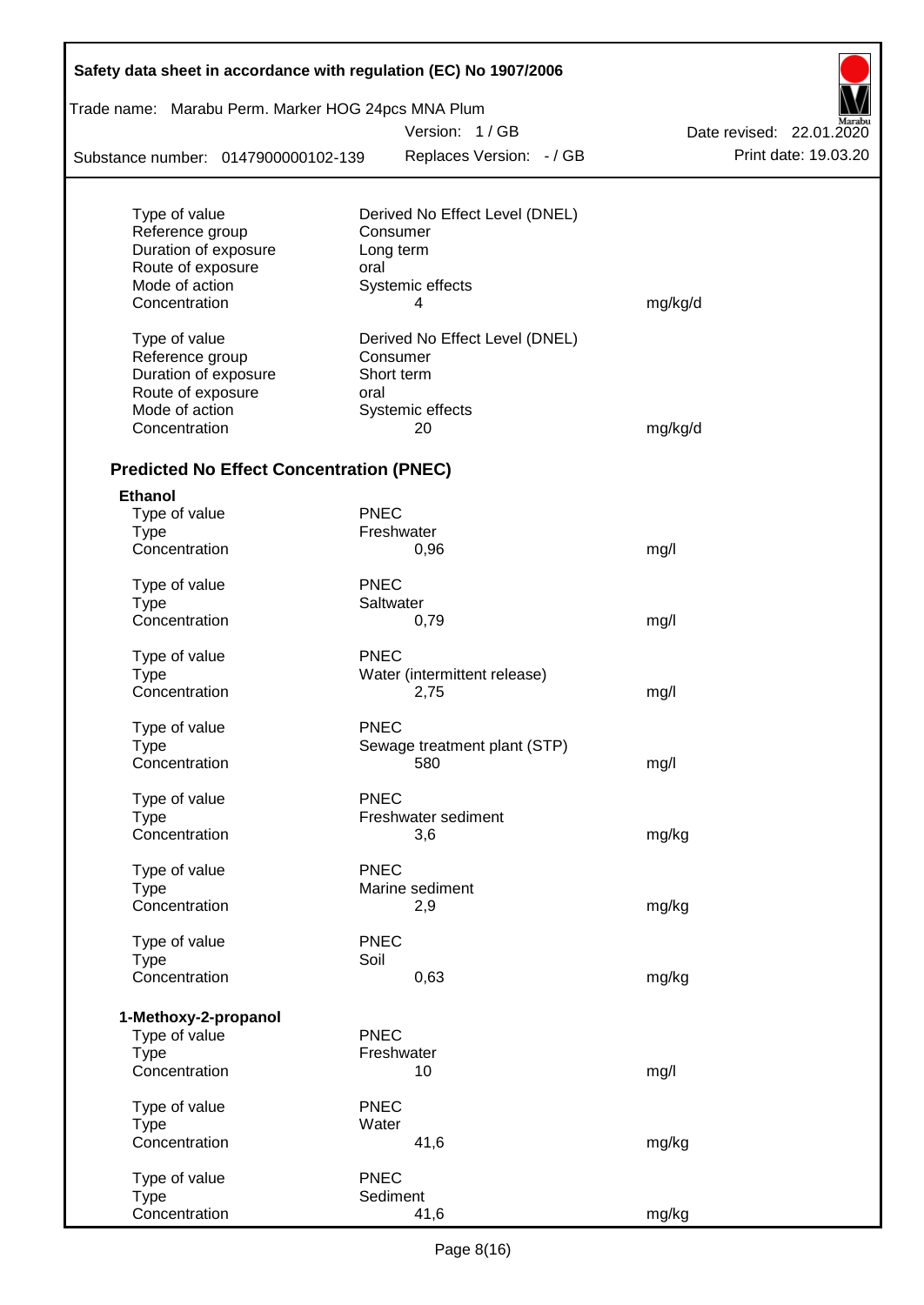| Safety data sheet in accordance with regulation (EC) No 1907/2006<br>Trade name: Marabu Perm. Marker HOG 24pcs MNA Plum<br>Version: 1/GB<br>Date revised: 22.01.2020 |                                             |                      |  |  |  |  |
|----------------------------------------------------------------------------------------------------------------------------------------------------------------------|---------------------------------------------|----------------------|--|--|--|--|
| Substance number: 0147900000102-139                                                                                                                                  | Replaces Version: - / GB                    | Print date: 19.03.20 |  |  |  |  |
|                                                                                                                                                                      |                                             |                      |  |  |  |  |
| Type of value                                                                                                                                                        | <b>PNEC</b>                                 |                      |  |  |  |  |
| <b>Type</b><br>Concentration                                                                                                                                         | Marine sediment<br>4,17                     | mg/kg                |  |  |  |  |
|                                                                                                                                                                      |                                             |                      |  |  |  |  |
| Type of value<br><b>Type</b>                                                                                                                                         | <b>PNEC</b><br>Soil                         |                      |  |  |  |  |
| Concentration                                                                                                                                                        | 2,47                                        | mg/kg                |  |  |  |  |
|                                                                                                                                                                      |                                             |                      |  |  |  |  |
| Type of value<br><b>Type</b>                                                                                                                                         | <b>PNEC</b><br>Sewage treatment plant (STP) |                      |  |  |  |  |
| Concentration                                                                                                                                                        | 100                                         | mg/l                 |  |  |  |  |
|                                                                                                                                                                      |                                             |                      |  |  |  |  |
| <b>Benzyl alcohol</b>                                                                                                                                                |                                             |                      |  |  |  |  |
| Type of value                                                                                                                                                        | <b>PNEC</b><br>Freshwater                   |                      |  |  |  |  |
| <b>Type</b><br>Concentration                                                                                                                                         | 1                                           | mg/l                 |  |  |  |  |
|                                                                                                                                                                      |                                             |                      |  |  |  |  |
| Type of value                                                                                                                                                        | <b>PNEC</b>                                 |                      |  |  |  |  |
| <b>Type</b><br>Concentration                                                                                                                                         | Saltwater<br>0,1                            | mg/l                 |  |  |  |  |
|                                                                                                                                                                      |                                             |                      |  |  |  |  |
| Type of value<br><b>Type</b>                                                                                                                                         | <b>PNEC</b><br>Water (intermittent release) |                      |  |  |  |  |
| Concentration                                                                                                                                                        | 2,3                                         | mg/l                 |  |  |  |  |
|                                                                                                                                                                      |                                             |                      |  |  |  |  |
| Type of value<br>Type                                                                                                                                                | <b>PNEC</b><br>Sewage treatment plant (STP) |                      |  |  |  |  |
| Concentration                                                                                                                                                        | 39                                          | mg/l                 |  |  |  |  |
|                                                                                                                                                                      |                                             |                      |  |  |  |  |
| Type of value<br><b>Type</b>                                                                                                                                         | <b>PNEC</b><br>Freshwater sediment          |                      |  |  |  |  |
| Concentration                                                                                                                                                        | 5,27                                        | mg/kg                |  |  |  |  |
|                                                                                                                                                                      |                                             |                      |  |  |  |  |
| Type of value                                                                                                                                                        | <b>PNEC</b><br>Marine sediment              |                      |  |  |  |  |
| <b>Type</b><br>Concentration                                                                                                                                         | 0,527                                       | mg/kg                |  |  |  |  |
|                                                                                                                                                                      |                                             |                      |  |  |  |  |
| Type of value                                                                                                                                                        | <b>PNEC</b>                                 |                      |  |  |  |  |
| <b>Type</b><br>Concentration                                                                                                                                         | Soil<br>0,456                               | mg/kg                |  |  |  |  |
|                                                                                                                                                                      |                                             |                      |  |  |  |  |

## **8.2. Exposure controls**

#### **Exposure controls**

Provide adequate ventilation. Where reasonably practicable this should be achieved by the use of local exhaust ventilation and good general extraction. If these are not sufficient to maintain concentrations of particulates and solvent vapour below the OEL, suitable respiratory protection must be worn.

#### **Respiratory protection**

If workers are exposed to concentrations above the exposure limit they must use appropriate, certified respirators. Full mask, filter A

#### **Hand protection**

There is no one glove material or combination of materials that will give unlimited resistance to any individual or combination of chemicals.

For prolonged or repeated handling nitrile rubber gloves with textile undergloves are required. Material thickness  $\rightarrow$  0,5 mm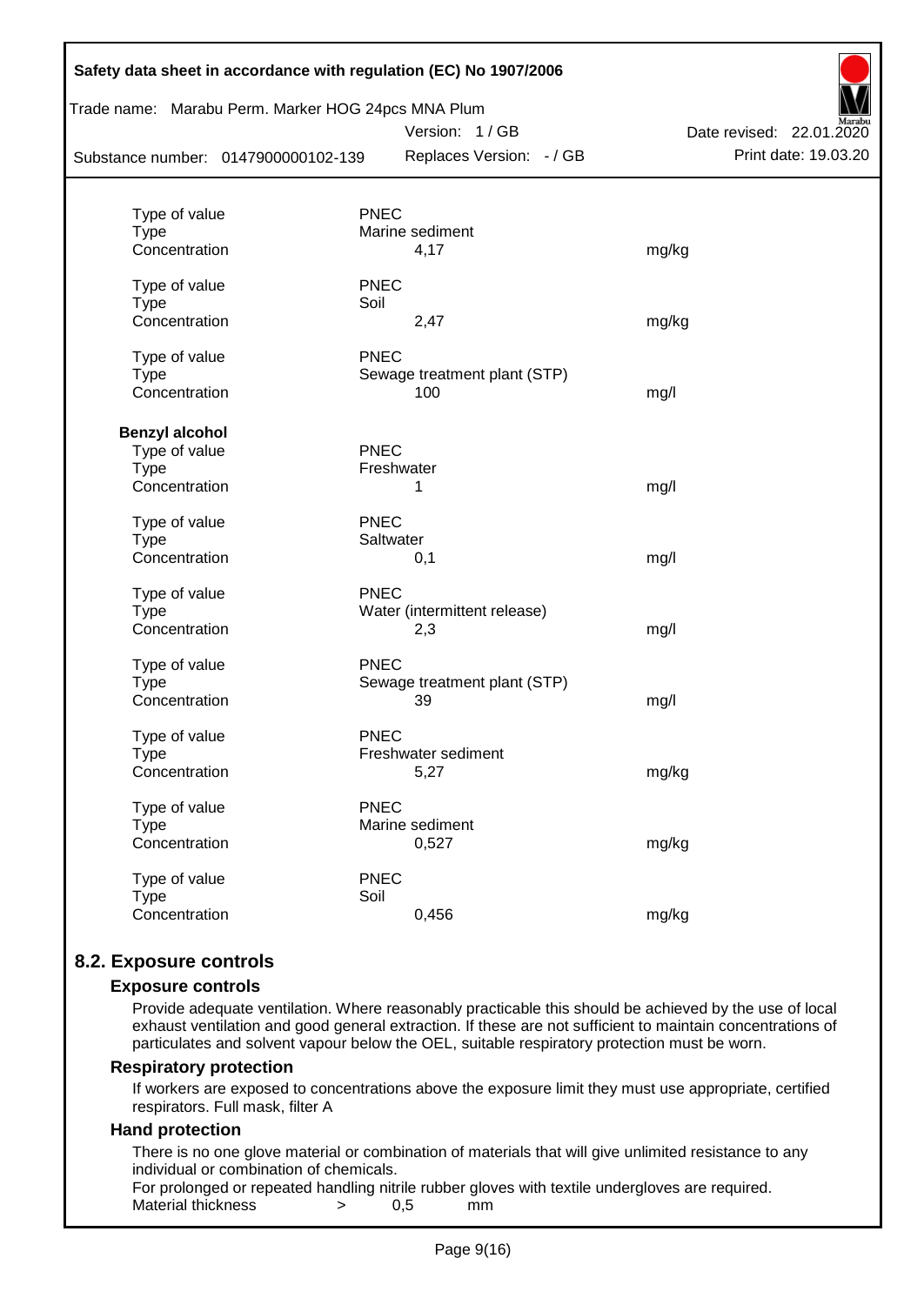| Safety data sheet in accordance with regulation (EC) No 1907/2006                                                                                                                                                                                                                                                                                                                            |                                 |     |     |                                                                                                                                                                                                                                                                                                                    |
|----------------------------------------------------------------------------------------------------------------------------------------------------------------------------------------------------------------------------------------------------------------------------------------------------------------------------------------------------------------------------------------------|---------------------------------|-----|-----|--------------------------------------------------------------------------------------------------------------------------------------------------------------------------------------------------------------------------------------------------------------------------------------------------------------------|
| Trade name: Marabu Perm. Marker HOG 24pcs MNA Plum                                                                                                                                                                                                                                                                                                                                           |                                 |     |     |                                                                                                                                                                                                                                                                                                                    |
|                                                                                                                                                                                                                                                                                                                                                                                              | Version: 1/GB                   |     |     | Date revised: 22.01.2020                                                                                                                                                                                                                                                                                           |
| Substance number: 0147900000102-139                                                                                                                                                                                                                                                                                                                                                          | Replaces Version: - / GB        |     |     | Print date: 19.03.20                                                                                                                                                                                                                                                                                               |
| Breakthrough time<br>$\prec$<br>The breakthrough time must be greater than the end use time of the product.<br>replacement must be followed.<br>Gloves should be replaced regularly and if there is any sign of damage to the glove material.<br>Always ensure that gloves are free from defects and that they are stored and used correctly.<br>maintenance.<br>once exposure has occurred. | 30                              | min |     | The instructions and information provided by the glove manufacturer on use, storage, maintenance and<br>The performance or effectiveness of the glove may be reduced by physical/ chemical damage and poor<br>Barrier creams may help to protect the exposed areas of the skin, they should however not be applied |
| Eye protection                                                                                                                                                                                                                                                                                                                                                                               |                                 |     |     |                                                                                                                                                                                                                                                                                                                    |
| Use safety eyewear designed to protect against splash of liquids.                                                                                                                                                                                                                                                                                                                            |                                 |     |     |                                                                                                                                                                                                                                                                                                                    |
| <b>Body protection</b>                                                                                                                                                                                                                                                                                                                                                                       |                                 |     |     |                                                                                                                                                                                                                                                                                                                    |
| Cotton or cotton/synthetic overalls or coveralls are normally suitable.                                                                                                                                                                                                                                                                                                                      |                                 |     |     |                                                                                                                                                                                                                                                                                                                    |
|                                                                                                                                                                                                                                                                                                                                                                                              |                                 |     |     |                                                                                                                                                                                                                                                                                                                    |
| <b>SECTION 9: Physical and chemical properties</b>                                                                                                                                                                                                                                                                                                                                           |                                 |     |     |                                                                                                                                                                                                                                                                                                                    |
| 9.1. Information on basic physical and chemical properties                                                                                                                                                                                                                                                                                                                                   |                                 |     |     |                                                                                                                                                                                                                                                                                                                    |
| Form                                                                                                                                                                                                                                                                                                                                                                                         | liquid                          |     |     |                                                                                                                                                                                                                                                                                                                    |
| <b>Colour</b>                                                                                                                                                                                                                                                                                                                                                                                | coloured                        |     |     |                                                                                                                                                                                                                                                                                                                    |
| <b>Odour</b>                                                                                                                                                                                                                                                                                                                                                                                 | mild, alcoholic                 |     |     |                                                                                                                                                                                                                                                                                                                    |
| <b>Odour threshold</b>                                                                                                                                                                                                                                                                                                                                                                       |                                 |     |     |                                                                                                                                                                                                                                                                                                                    |
| Remarks                                                                                                                                                                                                                                                                                                                                                                                      | No data available               |     |     |                                                                                                                                                                                                                                                                                                                    |
| pH value                                                                                                                                                                                                                                                                                                                                                                                     |                                 |     |     |                                                                                                                                                                                                                                                                                                                    |
| Value                                                                                                                                                                                                                                                                                                                                                                                        | 5,5                             | to  | 7,5 |                                                                                                                                                                                                                                                                                                                    |
| <b>Melting point</b>                                                                                                                                                                                                                                                                                                                                                                         |                                 |     |     |                                                                                                                                                                                                                                                                                                                    |
| Remarks                                                                                                                                                                                                                                                                                                                                                                                      | not determined                  |     |     |                                                                                                                                                                                                                                                                                                                    |
| <b>Freezing point</b>                                                                                                                                                                                                                                                                                                                                                                        |                                 |     |     |                                                                                                                                                                                                                                                                                                                    |
| Remarks                                                                                                                                                                                                                                                                                                                                                                                      | not determined                  |     |     |                                                                                                                                                                                                                                                                                                                    |
| Initial boiling point and boiling range                                                                                                                                                                                                                                                                                                                                                      |                                 |     |     |                                                                                                                                                                                                                                                                                                                    |
| Value                                                                                                                                                                                                                                                                                                                                                                                        | 80                              | to  | 90  | $^{\circ}C$                                                                                                                                                                                                                                                                                                        |
| <b>Flash point</b>                                                                                                                                                                                                                                                                                                                                                                           |                                 |     |     |                                                                                                                                                                                                                                                                                                                    |
| Value                                                                                                                                                                                                                                                                                                                                                                                        | 35                              |     |     | °C                                                                                                                                                                                                                                                                                                                 |
| Method                                                                                                                                                                                                                                                                                                                                                                                       | ASTM D 6450 (CCCFP)             |     |     |                                                                                                                                                                                                                                                                                                                    |
| Evaporation rate (ether $= 1$ ) :                                                                                                                                                                                                                                                                                                                                                            |                                 |     |     |                                                                                                                                                                                                                                                                                                                    |
| Remarks                                                                                                                                                                                                                                                                                                                                                                                      | not determined                  |     |     |                                                                                                                                                                                                                                                                                                                    |
| Flammability (solid, gas)<br>Not applicable                                                                                                                                                                                                                                                                                                                                                  |                                 |     |     |                                                                                                                                                                                                                                                                                                                    |
| Upper/lower flammability or explosive limits                                                                                                                                                                                                                                                                                                                                                 |                                 |     |     |                                                                                                                                                                                                                                                                                                                    |
| Lower explosion limit                                                                                                                                                                                                                                                                                                                                                                        | 1,5<br>appr.                    |     |     | %(V)                                                                                                                                                                                                                                                                                                               |
| Upper explosion limit<br>Source                                                                                                                                                                                                                                                                                                                                                              | 15<br>appr.<br>Literature value |     |     | %(V)                                                                                                                                                                                                                                                                                                               |
| <b>Vapour density</b>                                                                                                                                                                                                                                                                                                                                                                        |                                 |     |     |                                                                                                                                                                                                                                                                                                                    |
| Remarks                                                                                                                                                                                                                                                                                                                                                                                      | not determined                  |     |     |                                                                                                                                                                                                                                                                                                                    |
| <b>Density</b>                                                                                                                                                                                                                                                                                                                                                                               |                                 |     |     |                                                                                                                                                                                                                                                                                                                    |
| Remarks                                                                                                                                                                                                                                                                                                                                                                                      | not determined                  |     |     |                                                                                                                                                                                                                                                                                                                    |
| <b>Solubility in water</b>                                                                                                                                                                                                                                                                                                                                                                   |                                 |     |     |                                                                                                                                                                                                                                                                                                                    |
| Remarks                                                                                                                                                                                                                                                                                                                                                                                      | partially miscible              |     |     |                                                                                                                                                                                                                                                                                                                    |
| <b>Partition coefficient: n-octanol/water</b>                                                                                                                                                                                                                                                                                                                                                |                                 |     |     |                                                                                                                                                                                                                                                                                                                    |
|                                                                                                                                                                                                                                                                                                                                                                                              |                                 |     |     |                                                                                                                                                                                                                                                                                                                    |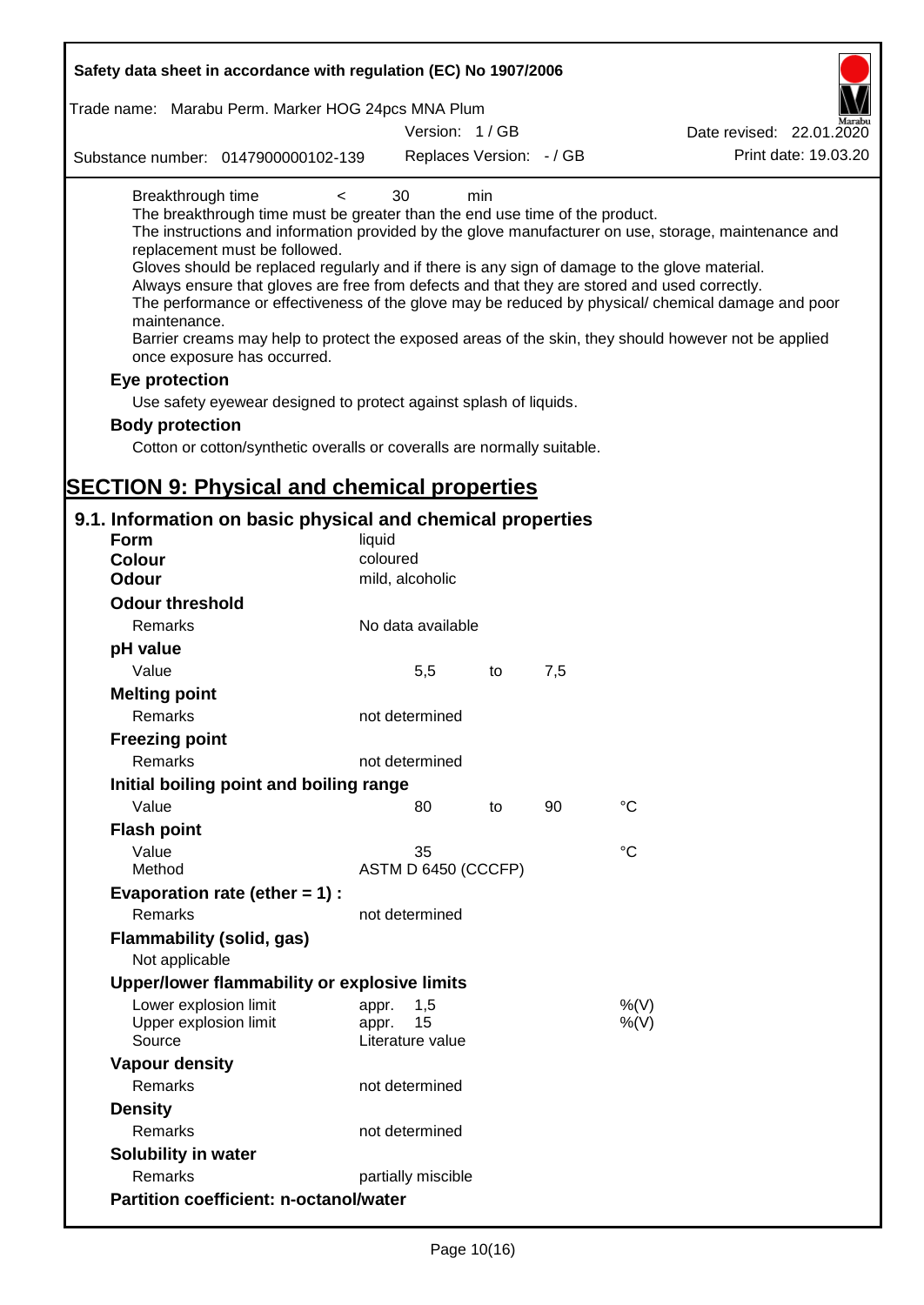| Safety data sheet in accordance with regulation (EC) No 1907/2006                                                                                                     |       |                                                  |    |   |             |                                                                   |
|-----------------------------------------------------------------------------------------------------------------------------------------------------------------------|-------|--------------------------------------------------|----|---|-------------|-------------------------------------------------------------------|
| Trade name: Marabu Perm. Marker HOG 24pcs MNA Plum                                                                                                                    |       |                                                  |    |   |             |                                                                   |
| Substance number: 0147900000102-139                                                                                                                                   |       | Version: 1/GB<br>Replaces Version: - / GB        |    |   |             | Date revised: 22.01.2020<br>Print date: 19.03.20                  |
| Remarks                                                                                                                                                               |       | Not applicable                                   |    |   |             |                                                                   |
| Ignition temperature                                                                                                                                                  |       |                                                  |    |   |             |                                                                   |
| Value                                                                                                                                                                 | appr. | 287                                              |    |   | $^{\circ}C$ |                                                                   |
| Source                                                                                                                                                                |       | Literature value                                 |    |   |             |                                                                   |
| <b>Viscosity</b>                                                                                                                                                      |       |                                                  |    |   |             |                                                                   |
| Value                                                                                                                                                                 |       | 3                                                | to | 6 | mPa.s       |                                                                   |
| <b>Efflux time</b><br><b>Remarks</b>                                                                                                                                  |       | not determined                                   |    |   |             |                                                                   |
| <b>Explosive properties</b>                                                                                                                                           |       |                                                  |    |   |             |                                                                   |
| evaluation                                                                                                                                                            | no    |                                                  |    |   |             |                                                                   |
| <b>Oxidising properties</b>                                                                                                                                           |       |                                                  |    |   |             |                                                                   |
| evaluation                                                                                                                                                            |       | None known                                       |    |   |             |                                                                   |
| 9.2. Other information                                                                                                                                                |       |                                                  |    |   |             |                                                                   |
| <b>Other information</b>                                                                                                                                              |       |                                                  |    |   |             |                                                                   |
| The physical specifications are approximate values and refer to the used safety relevant component(s).                                                                |       |                                                  |    |   |             |                                                                   |
|                                                                                                                                                                       |       |                                                  |    |   |             |                                                                   |
| <b>SECTION 10: Stability and reactivity</b>                                                                                                                           |       |                                                  |    |   |             |                                                                   |
| 10.1. Reactivity<br>No hazardous reactions when stored and handled according to prescribed instructions.                                                              |       |                                                  |    |   |             |                                                                   |
| 10.2. Chemical stability<br>Stable under recommended storage and handling conditions (see section 7).                                                                 |       |                                                  |    |   |             |                                                                   |
| 10.3. Possibility of hazardous reactions<br>Keep away from oxidising agents, strongly alkaline and strongly acid materials in order to avoid<br>exothermic reactions. |       |                                                  |    |   |             |                                                                   |
| 10.4. Conditions to avoid<br>When exposed to high temperatures may produce hazardous decomposition products.                                                          |       |                                                  |    |   |             |                                                                   |
| 10.5. Incompatible materials<br>No hazardous reactions when stored and handled according to prescribed instructions.                                                  |       |                                                  |    |   |             |                                                                   |
| 10.6. Hazardous decomposition products<br>See chapter 5.2 (Firefighting measures - Special hazards arising from the substance or mixture).                            |       |                                                  |    |   |             |                                                                   |
| <b>SECTION 11: Toxicological information</b>                                                                                                                          |       |                                                  |    |   |             |                                                                   |
| 11.1. Information on toxicological effects                                                                                                                            |       |                                                  |    |   |             |                                                                   |
| <b>Acute oral toxicity</b>                                                                                                                                            |       |                                                  |    |   |             |                                                                   |
| <b>ATE</b><br>$\geq$                                                                                                                                                  |       | 2.000                                            |    |   | mg/kg       |                                                                   |
| Method                                                                                                                                                                |       | calculated value (Regulation (EC) No. 1272/2008) |    |   |             |                                                                   |
| <b>Acute oral toxicity (Components)</b>                                                                                                                               |       |                                                  |    |   |             |                                                                   |
| 1-Methoxy-2-propanol                                                                                                                                                  |       |                                                  |    |   |             |                                                                   |
| <b>Species</b><br>LD50                                                                                                                                                | rat   | 5200                                             |    |   | mg/kg       |                                                                   |
| <b>Benzyl alcohol</b>                                                                                                                                                 |       |                                                  |    |   |             |                                                                   |
| <b>Species</b>                                                                                                                                                        | rat   |                                                  |    |   |             |                                                                   |
| LD50                                                                                                                                                                  |       | 1620                                             |    |   | mg/kg       |                                                                   |
| <b>Acute dermal toxicity</b><br>Remarks                                                                                                                               |       |                                                  |    |   |             | Based on available data, the classification criteria are not met. |
|                                                                                                                                                                       |       |                                                  |    |   |             |                                                                   |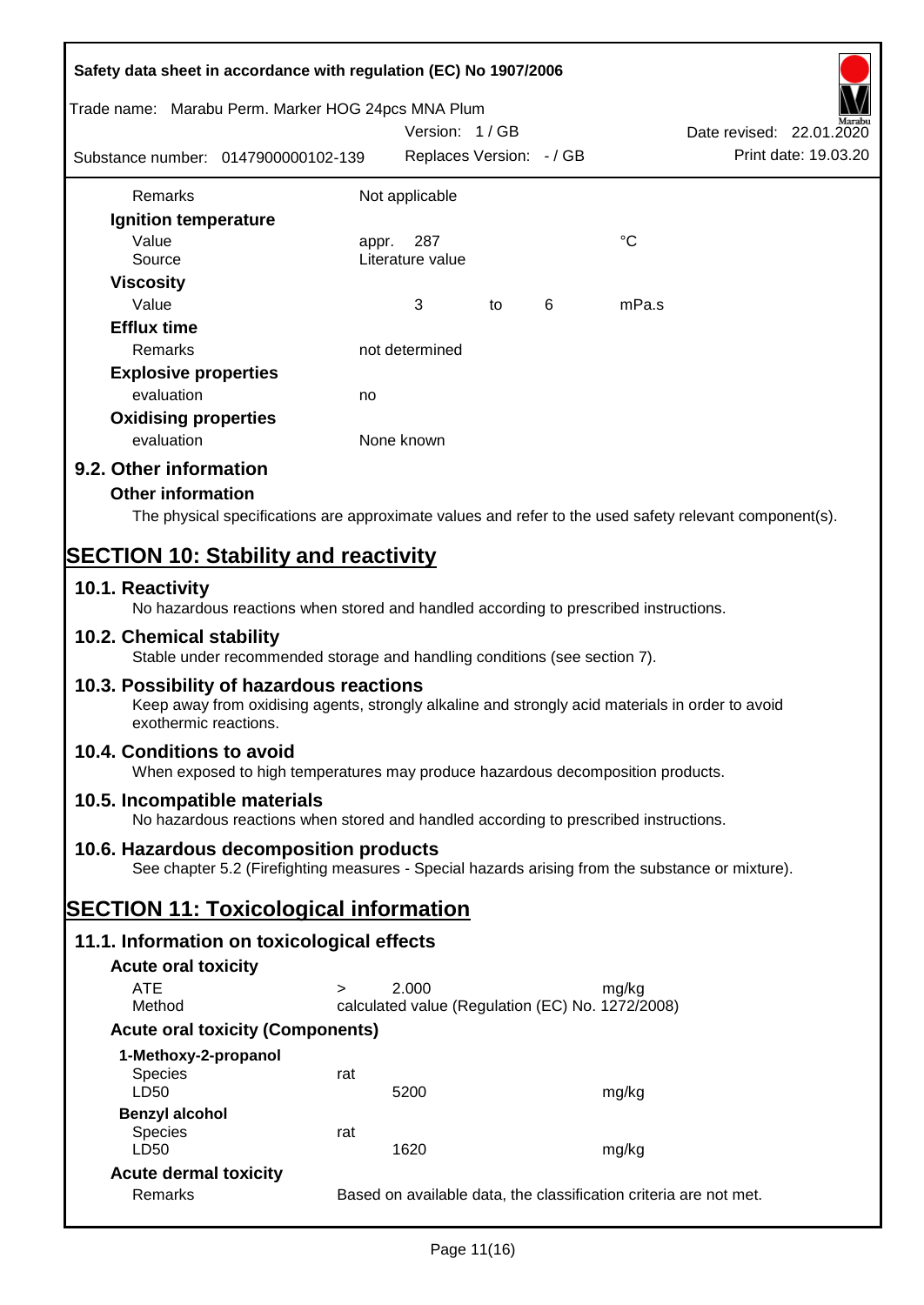| Trade name: Marabu Perm. Marker HOG 24pcs MNA Plum<br>Substance number: 0147900000102-139 |                              | Version: 1/GB<br>Replaces Version: - / GB        | Date revised: 22.01.2020<br>Print date: 19.03.20                                                                                                                                                                                                                                                                                                                                                                      |
|-------------------------------------------------------------------------------------------|------------------------------|--------------------------------------------------|-----------------------------------------------------------------------------------------------------------------------------------------------------------------------------------------------------------------------------------------------------------------------------------------------------------------------------------------------------------------------------------------------------------------------|
| <b>Acute dermal toxicity (Components)</b>                                                 |                              |                                                  |                                                                                                                                                                                                                                                                                                                                                                                                                       |
| 1-Methoxy-2-propanol                                                                      |                              |                                                  |                                                                                                                                                                                                                                                                                                                                                                                                                       |
| <b>Species</b><br>LD50                                                                    | rabbit                       | 14000                                            | mg/kg                                                                                                                                                                                                                                                                                                                                                                                                                 |
| <b>Acute inhalational toxicity</b>                                                        |                              |                                                  |                                                                                                                                                                                                                                                                                                                                                                                                                       |
| <b>ATE</b>                                                                                | >                            | 20                                               | mg/l                                                                                                                                                                                                                                                                                                                                                                                                                  |
| Administration/Form<br>Method<br>Remarks                                                  | Vapors                       | calculated value (Regulation (EC) No. 1272/2008) | Based on available data, the classification criteria are not met.                                                                                                                                                                                                                                                                                                                                                     |
| <b>Acute inhalative toxicity (Components)</b>                                             |                              |                                                  |                                                                                                                                                                                                                                                                                                                                                                                                                       |
| <b>Benzyl alcohol</b>                                                                     |                              |                                                  |                                                                                                                                                                                                                                                                                                                                                                                                                       |
| <b>Species</b><br>LD <sub>0</sub><br>Duration of exposure                                 | rat                          | 4,178<br>4<br>h                                  | mg/l                                                                                                                                                                                                                                                                                                                                                                                                                  |
| Administration/Form<br>Method                                                             | Dust/Mist<br><b>OECD 403</b> |                                                  |                                                                                                                                                                                                                                                                                                                                                                                                                       |
| <b>Benzyl alcohol</b><br>Species<br>LD50<br>Duration of exposure                          | rat<br>$\geq$                | 5<br>4<br>h                                      | mg/l                                                                                                                                                                                                                                                                                                                                                                                                                  |
| Administration/Form<br>Method                                                             | Dust/Mist<br><b>OECD 403</b> |                                                  |                                                                                                                                                                                                                                                                                                                                                                                                                       |
| <b>Skin corrosion/irritation</b>                                                          |                              |                                                  |                                                                                                                                                                                                                                                                                                                                                                                                                       |
| Remarks                                                                                   |                              |                                                  | Based on available data, the classification criteria are not met.                                                                                                                                                                                                                                                                                                                                                     |
| Serious eye damage/irritation                                                             |                              |                                                  |                                                                                                                                                                                                                                                                                                                                                                                                                       |
| evaluation<br>Remarks                                                                     | irritant                     | The classification criteria are met.             |                                                                                                                                                                                                                                                                                                                                                                                                                       |
| <b>Sensitization</b>                                                                      |                              |                                                  |                                                                                                                                                                                                                                                                                                                                                                                                                       |
| Remarks                                                                                   |                              |                                                  | Based on available data, the classification criteria are not met.                                                                                                                                                                                                                                                                                                                                                     |
| <b>Mutagenicity</b>                                                                       |                              |                                                  |                                                                                                                                                                                                                                                                                                                                                                                                                       |
| Remarks                                                                                   |                              |                                                  | Based on available data, the classification criteria are not met.                                                                                                                                                                                                                                                                                                                                                     |
| <b>Reproductive toxicity</b>                                                              |                              |                                                  |                                                                                                                                                                                                                                                                                                                                                                                                                       |
| Remarks                                                                                   |                              |                                                  | Based on available data, the classification criteria are not met.                                                                                                                                                                                                                                                                                                                                                     |
| Carcinogenicity                                                                           |                              |                                                  |                                                                                                                                                                                                                                                                                                                                                                                                                       |
| Remarks                                                                                   |                              |                                                  | Based on available data, the classification criteria are not met.                                                                                                                                                                                                                                                                                                                                                     |
| <b>Specific Target Organ Toxicity (STOT)</b>                                              |                              |                                                  |                                                                                                                                                                                                                                                                                                                                                                                                                       |
| <b>Single exposure</b><br>Remarks                                                         |                              | The classification criteria are met.             |                                                                                                                                                                                                                                                                                                                                                                                                                       |
| evaluation                                                                                |                              | May cause drowsiness or dizziness.               |                                                                                                                                                                                                                                                                                                                                                                                                                       |
| <b>Repeated exposure</b><br>Remarks                                                       |                              |                                                  | Based on available data, the classification criteria are not met.                                                                                                                                                                                                                                                                                                                                                     |
| <b>Aspiration hazard</b>                                                                  |                              |                                                  |                                                                                                                                                                                                                                                                                                                                                                                                                       |
| Based on available data, the classification criteria are not met.                         |                              |                                                  |                                                                                                                                                                                                                                                                                                                                                                                                                       |
| <b>Experience in practice</b>                                                             |                              |                                                  |                                                                                                                                                                                                                                                                                                                                                                                                                       |
|                                                                                           |                              |                                                  | Exposure to component solvents vapours concentration in excess of the stated occupational exposure<br>limit may result in adverse health effects such as mucous membrane and respiratory system irritation<br>and adverse effects on kidney, liver and central nervous system. Symptoms and signs include headache,<br>dizziness, fatigue, muscular weakness, drowsiness and in extreme cases, loss of consciousness. |

Solvents may cause some of the above effects by absorption through the skin. Repeated or prolonged contact with the mixture may cause removal of natural fat from the skin resulting in non-allergic contact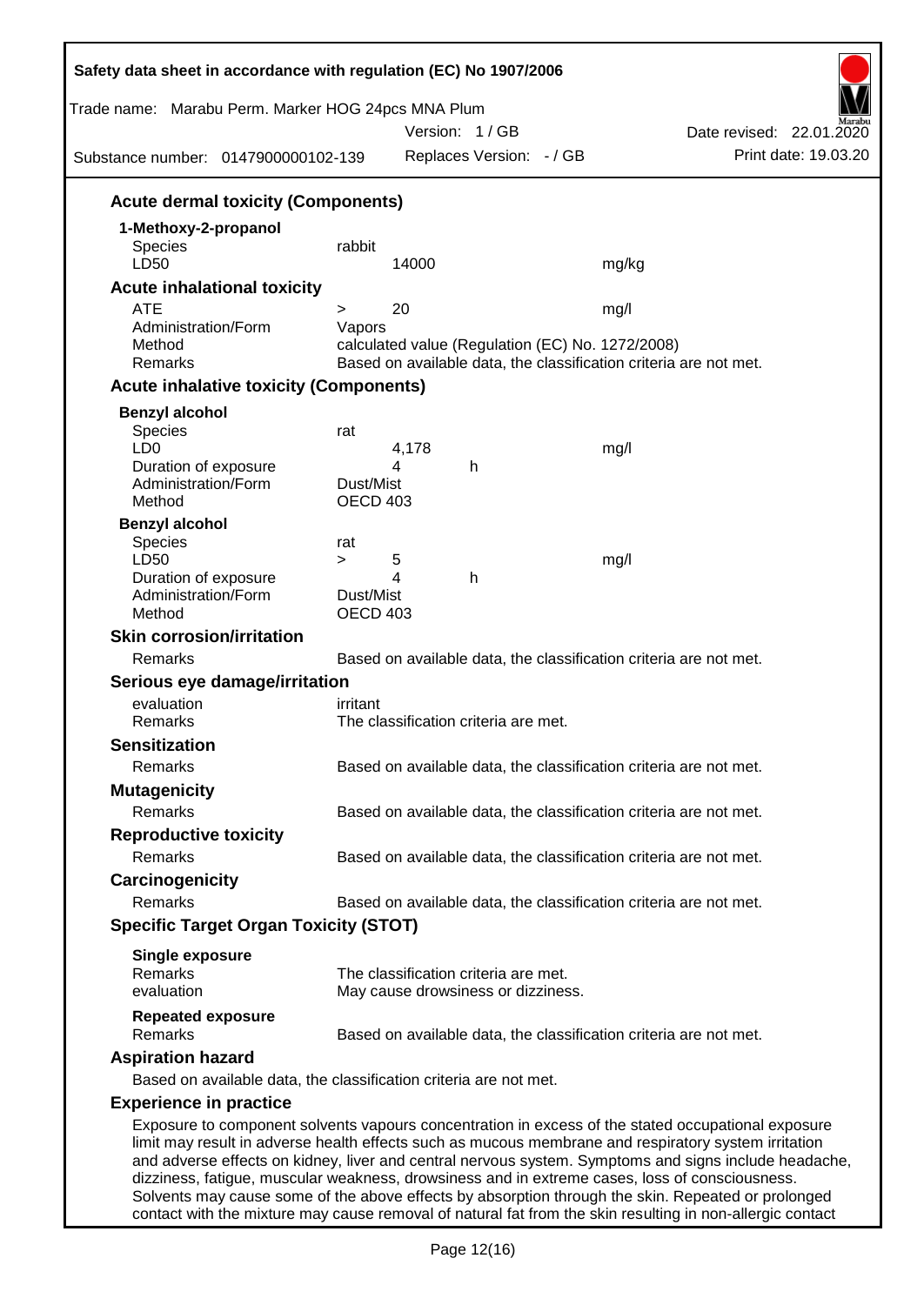| Safety data sheet in accordance with regulation (EC) No 1907/2006                                                                                                                                                                                                                                                                                                                                                                                                                                                                                                                                 |                   |                              |                                   |                                                         |                                                                                                       |
|---------------------------------------------------------------------------------------------------------------------------------------------------------------------------------------------------------------------------------------------------------------------------------------------------------------------------------------------------------------------------------------------------------------------------------------------------------------------------------------------------------------------------------------------------------------------------------------------------|-------------------|------------------------------|-----------------------------------|---------------------------------------------------------|-------------------------------------------------------------------------------------------------------|
| Trade name: Marabu Perm. Marker HOG 24pcs MNA Plum                                                                                                                                                                                                                                                                                                                                                                                                                                                                                                                                                |                   |                              | Version: 1/GB                     |                                                         | Date revised: 22.01.2020                                                                              |
| Substance number: 0147900000102-139                                                                                                                                                                                                                                                                                                                                                                                                                                                                                                                                                               |                   |                              | Replaces Version: - / GB          |                                                         | Print date: 19.03.20                                                                                  |
| dermatitis and absorption through the skin. The liquid splashed in the eyes may cause irritation and<br>known, delayed and immediate effects and also chronic effects of components from short-term and<br>long-term exposure by oral, inhalation and dermal routes of exposure and eye contact.<br><b>Other information</b><br>There are no data available on the mixture itself.<br>The mixture has been assessed following the additivity method of the CLP Regulation (EC) No<br>1272/2008 and classified for toxicological hazards accordingly.<br><b>SECTION 12: Ecological information</b> |                   |                              |                                   |                                                         | reversible damage. Ingestion may cause nausea, diarrhoea and vomiting. This takes into account, where |
| 12.1. Toxicity                                                                                                                                                                                                                                                                                                                                                                                                                                                                                                                                                                                    |                   |                              |                                   |                                                         |                                                                                                       |
| <b>General information</b>                                                                                                                                                                                                                                                                                                                                                                                                                                                                                                                                                                        |                   |                              |                                   |                                                         |                                                                                                       |
| There are no data available on the mixture itself. Do not allow to enter drains or water courses. The<br>and is classified for eco-toxicological properties accordingly. See Sections 2 and 3 for details.                                                                                                                                                                                                                                                                                                                                                                                        |                   |                              |                                   |                                                         | mixture has been assessed following the summation method of the CLP Regulation (EC) No 1272/2008      |
| <b>Fish toxicity (Components)</b>                                                                                                                                                                                                                                                                                                                                                                                                                                                                                                                                                                 |                   |                              |                                   |                                                         |                                                                                                       |
| 1-Methoxy-2-propanol<br><b>Species</b><br>LC <sub>0</sub><br>Duration of exposure                                                                                                                                                                                                                                                                                                                                                                                                                                                                                                                 | >                 | 4600<br>96                   | golden orfe (Leuciscus idus)<br>h | mg/l                                                    |                                                                                                       |
| <b>Daphnia toxicity (Components)</b>                                                                                                                                                                                                                                                                                                                                                                                                                                                                                                                                                              |                   |                              |                                   |                                                         |                                                                                                       |
| 1-Methoxy-2-propanol                                                                                                                                                                                                                                                                                                                                                                                                                                                                                                                                                                              |                   |                              |                                   |                                                         |                                                                                                       |
| <b>Species</b><br>EC <sub>50</sub><br>Duration of exposure                                                                                                                                                                                                                                                                                                                                                                                                                                                                                                                                        |                   | Daphnia magna<br>23300<br>48 | h.                                | mg/l                                                    |                                                                                                       |
| <b>Algae toxicity (Components)</b>                                                                                                                                                                                                                                                                                                                                                                                                                                                                                                                                                                |                   |                              |                                   |                                                         |                                                                                                       |
| 1-Methoxy-2-propanol<br><b>Species</b><br><b>EC50</b><br>Duration of exposure                                                                                                                                                                                                                                                                                                                                                                                                                                                                                                                     | $\geq$            | Desmodesmus<br>1000<br>168   | h                                 | mg/l                                                    |                                                                                                       |
| <b>Bacteria toxicity (Components)</b>                                                                                                                                                                                                                                                                                                                                                                                                                                                                                                                                                             |                   |                              |                                   |                                                         |                                                                                                       |
| 1-Methoxy-2-propanol<br><b>Species</b><br><b>EC50</b>                                                                                                                                                                                                                                                                                                                                                                                                                                                                                                                                             | $\geq$            | activated sludge<br>1000     |                                   | mg/l                                                    |                                                                                                       |
| 12.2. Persistence and degradability                                                                                                                                                                                                                                                                                                                                                                                                                                                                                                                                                               |                   |                              |                                   |                                                         |                                                                                                       |
| <b>General information</b><br>No data available                                                                                                                                                                                                                                                                                                                                                                                                                                                                                                                                                   |                   |                              |                                   |                                                         |                                                                                                       |
| <b>Biodegradability (Components)</b>                                                                                                                                                                                                                                                                                                                                                                                                                                                                                                                                                              |                   |                              |                                   |                                                         |                                                                                                       |
| 1-Methoxy-2-propanol<br>Value<br>Duration of test<br>evaluation<br>Method                                                                                                                                                                                                                                                                                                                                                                                                                                                                                                                         | <b>OECD 301 F</b> | 90<br>28                     | d                                 | %<br>Readily biodegradable (according to OECD criteria) |                                                                                                       |
| 12.3. Bioaccumulative potential                                                                                                                                                                                                                                                                                                                                                                                                                                                                                                                                                                   |                   |                              |                                   |                                                         |                                                                                                       |
| <b>General information</b>                                                                                                                                                                                                                                                                                                                                                                                                                                                                                                                                                                        |                   |                              |                                   |                                                         |                                                                                                       |
| There are no data available on the mixture itself.                                                                                                                                                                                                                                                                                                                                                                                                                                                                                                                                                |                   |                              |                                   |                                                         |                                                                                                       |
| <b>Partition coefficient: n-octanol/water</b>                                                                                                                                                                                                                                                                                                                                                                                                                                                                                                                                                     |                   |                              |                                   |                                                         |                                                                                                       |
| Remarks                                                                                                                                                                                                                                                                                                                                                                                                                                                                                                                                                                                           |                   | Not applicable               |                                   |                                                         |                                                                                                       |
|                                                                                                                                                                                                                                                                                                                                                                                                                                                                                                                                                                                                   |                   |                              |                                   |                                                         |                                                                                                       |

 $\overline{\phantom{a}}$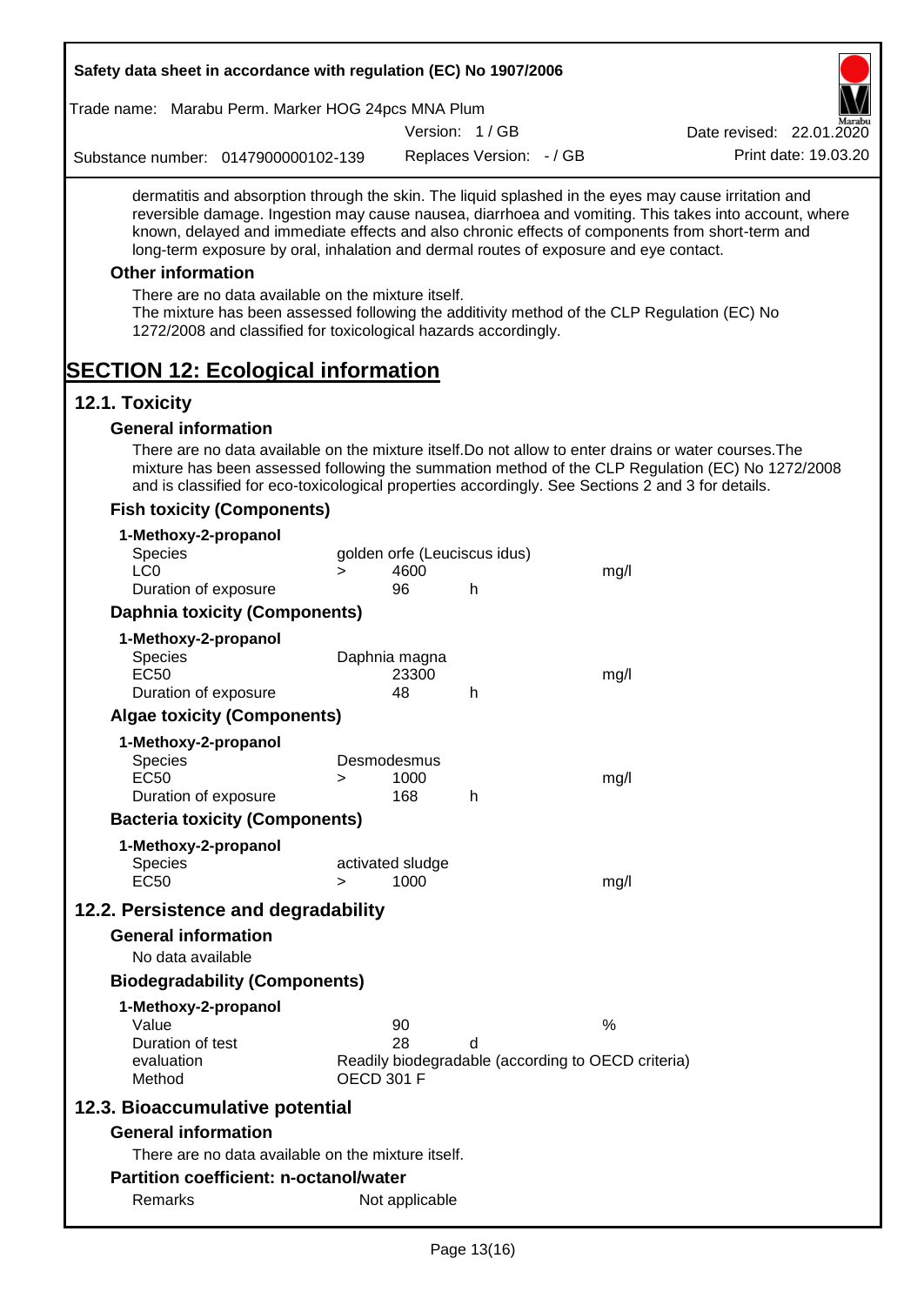## **Safety data sheet in accordance with regulation (EC) No 1907/2006**

Trade name: Marabu Perm. Marker HOG 24pcs MNA Plum

Version: 1 / GB

Substance number: 0147900000102-139

Replaces Version: - / GB Print date: 19.03.20 Date revised: 22.01.2020

# **12.4. Mobility in soil**

## **General information**

There are no data available on the mixture itself.

## **12.5. Results of PBT and vPvB assessment**

## **General information**

There are no data available on the mixture itself.

## **12.6. Other adverse effects**

## **General information**

There are no data available on the mixture itself.

## **SECTION 13: Disposal considerations**

## **13.1. Waste treatment methods**

## **Disposal recommendations for the product**

Do not allow to enter drains or water courses. Wastes and emptied containers should be classified in accordance with relevant national regulation. The European Waste Catalogue classification of this product, when disposed of as waste is EWC waste code 08 03 12\* waste ink containing dangerous substances If this product is mixed with other wastes, the original waste product code may no longer apply and the appropriate code should be assigned. For further information contact your local waste authority.

## **Disposal recommendations for packaging**

Using information provided in this safety data sheet, advice should be obtained from the relevant waste authority on the classification of empty containers. Empty containers must be scrapped or reconditioned.

Not emptied containers are hazardous waste (waste code number 150110).

## **SECTION 14: Transport information**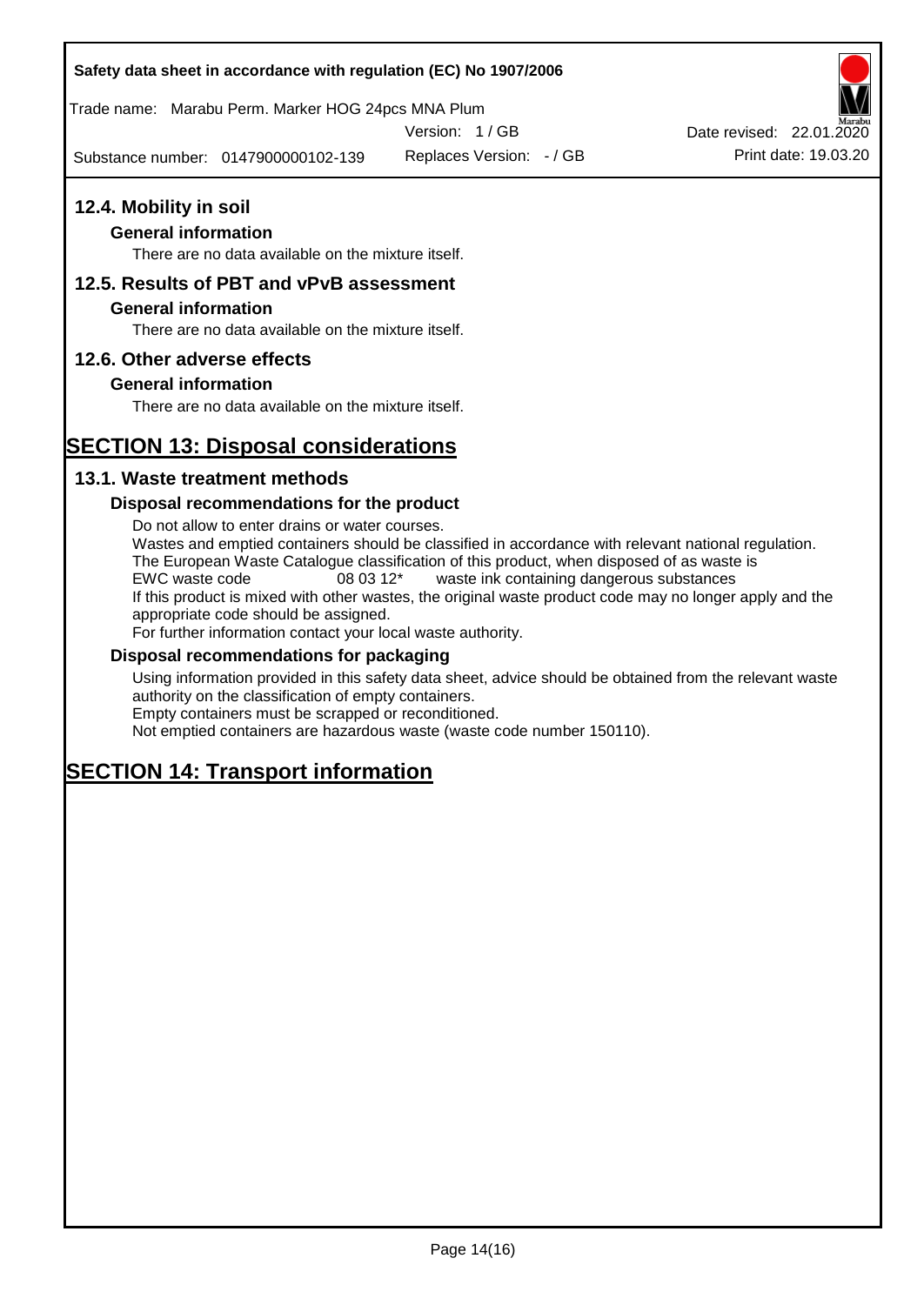| Safety data sheet in accordance with regulation (EC) No 1907/2006 |  |
|-------------------------------------------------------------------|--|
|-------------------------------------------------------------------|--|

## Trade name: Marabu Perm. Marker HOG 24pcs MNA Plum

Version: 1 / GB



Substance number: 0147900000102-139

|                                     | <b>Land transport ADR/RID</b> | <b>Marine transport</b><br><b>IMDG/GGVSee</b> | Air transport<br><b>ICAO/IATA</b> |
|-------------------------------------|-------------------------------|-----------------------------------------------|-----------------------------------|
| Tunnel restriction code             | D/E                           |                                               |                                   |
| 14.1. UN number                     | 1263                          | 1263                                          | 1263                              |
| 14.2. UN proper shipping name       | <b>PAINT</b>                  | <b>PAINT</b>                                  | <b>PAINT</b>                      |
| 14.3. Transport hazard<br>class(es) | 3                             | 3                                             | 3                                 |
| Label                               |                               |                                               |                                   |
| 14.4. Packing group                 | Ш                             | Ш                                             | Ш                                 |
| Special provision                   | 640E                          |                                               |                                   |
| <b>Limited Quantity</b>             | 5 <sub>1</sub>                |                                               |                                   |
| Transport category                  | 3                             |                                               |                                   |
| 14.5. Environmental hazards         |                               | no                                            |                                   |

## **Information for all modes of transport**

## **14.6. Special precautions for user**

Transport within the user's premises:

Always transport in closed containers that are upright and secure.

Ensure that persons transporting the product know what to do in the event of an accident or spillage.

## **Other information**

**14.7. Transport in bulk according to Annex II of Marpol and the IBC Code**

## no

## **SECTION 15: Regulatory information**

## **15.1. Safety, health and environmental regulations/legislation specific for the substance or mixture**

## **VOC**

VOC (EU) 75 %

## **Other information**

The product does not contain substances of very high concern (SVHC).

## **15.2. Chemical safety assessment**

For this preparation a chemical safety assessment has not been carried out.

## **SECTION 16: Other information**

**Hazard statements listed in Chapter 3**